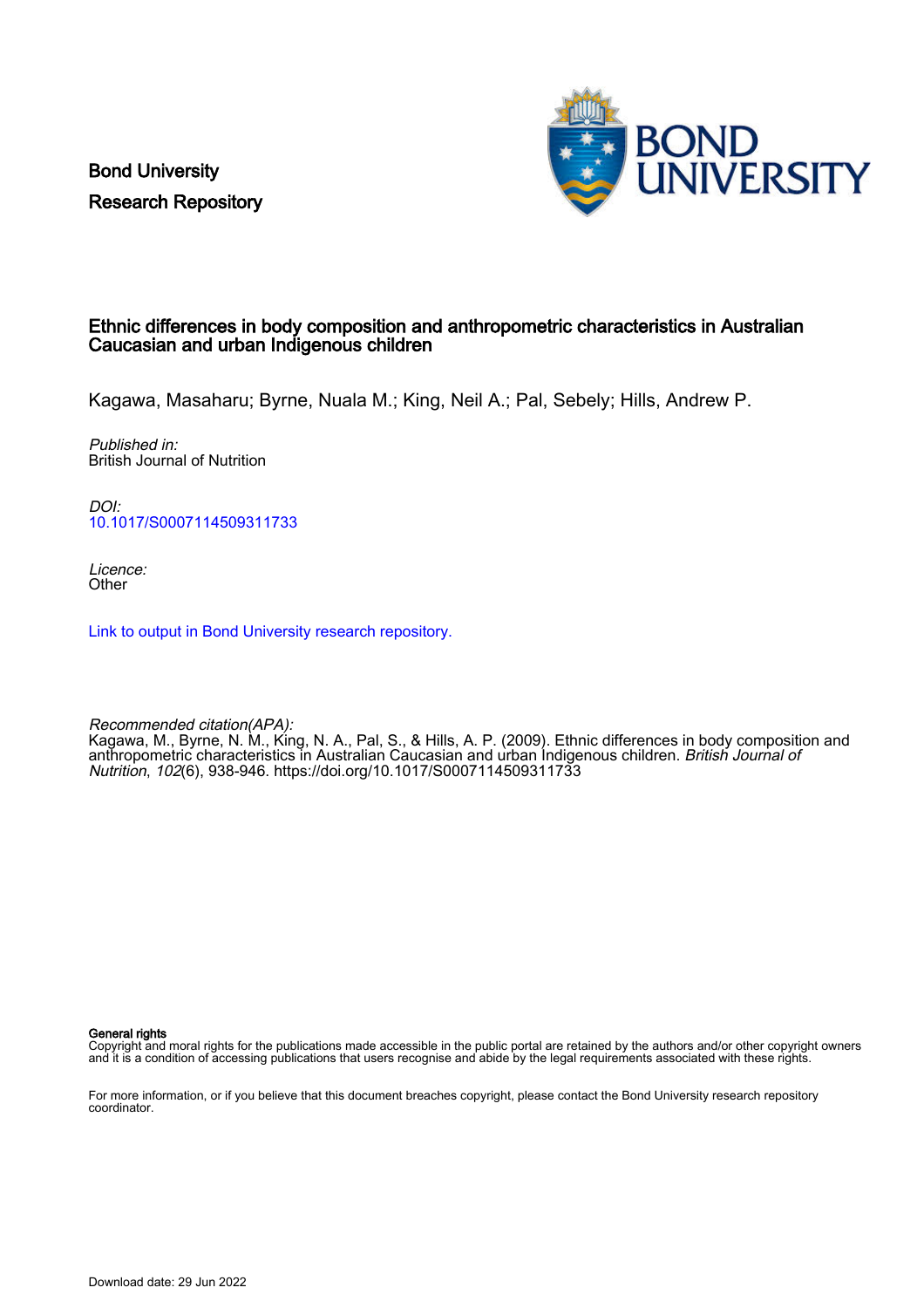| $\mathbf{1}$     | Title: Ethnic differences in body composition and anthropometric characteristics in Australian                                                              |
|------------------|-------------------------------------------------------------------------------------------------------------------------------------------------------------|
| $\,2$            | Caucasian and urban Indigenous children                                                                                                                     |
| $\,3$            |                                                                                                                                                             |
| 4                | <b>Authors:</b>                                                                                                                                             |
| 5                | Masaharu Kagawa <sup>1, 2</sup> ; Nuala M. Byrne <sup>1, 2</sup> ; Neil A. King <sup>1, 2</sup> ; Sebely Pal <sup>3</sup> ; Andrew P. Hills <sup>1, 2</sup> |
| 6                |                                                                                                                                                             |
| 7                | <b>Institution:</b>                                                                                                                                         |
| 8                | <sup>1</sup> ATN Centre for Metabolic Fitness, School of Human Movement Studies, Queensland University of                                                   |
| $\boldsymbol{9}$ | Technology, Brisbane, QLD.                                                                                                                                  |
| 10               | <sup>2</sup> Institute of Health and Biomedical Innovation, Queensland University of Technology.                                                            |
| 11               | <sup>3</sup> School of Public Health, Curtin University of Technology, Perth, WA.                                                                           |
| 12               |                                                                                                                                                             |
| 13               | Correspondence and reprint requests should be addressed to:                                                                                                 |
| 14               | Dr. Masaharu Kagawa                                                                                                                                         |
| 15               | Postdoctoral Research Fellow                                                                                                                                |
| 16               | ATN Centre for Metabolic Fitness, School of Human Movement Studies, Institute of Health and                                                                 |
| 17               | Biomedical Innovation, Queensland University of Technology, 60 Musk Avenue, Kelvin Grove, Qld                                                               |
| 18               | 4059, Australia                                                                                                                                             |
| 19               | Phone: +61-7-3138-6091; Fax: +61-7-3138-6030, E-mail: m.kagawa@qut.edu.au                                                                                   |
| 20               |                                                                                                                                                             |
| 21               | <b>Running head:</b>                                                                                                                                        |
| 22               | Ethnic differences in body composition                                                                                                                      |
| 23               |                                                                                                                                                             |
| 24               | Key words:                                                                                                                                                  |
| 25               | Children; ethnicity; body composition; anthropometry.                                                                                                       |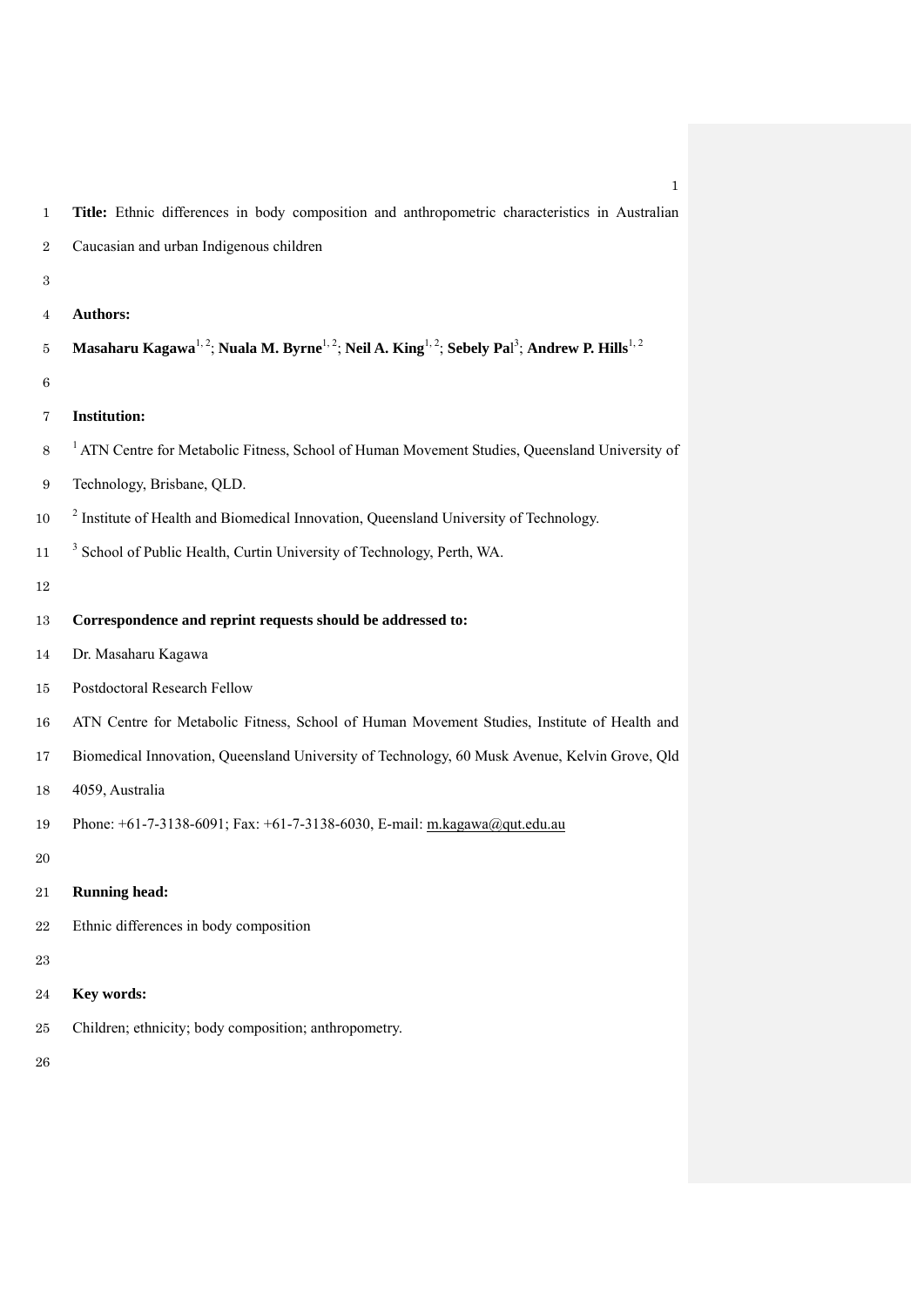#### **Abstract**

*Objective:* To compare ethnic differences in anthropometry, including size, proportions and fat distribution, and body composition in a cohort of 70 Caucasian (44 males, 26 females) and 74 urban Indigenous (36 males, 38 females) children (9-15 years of age). *Methods:* Anthropometric measures (stature, body mass, eight skinfolds, 13 girths, six bone lengths and five bone breadths) and body composition assessment using dual energy x-ray absorptiometry (DXA: Lunar Prodigy) were conducted. Body composition variables including total body fat percentage (%BF) and percentage abdominal fat (%AF) were determined and together with anthropometric indices including body mass 9 index  $(BMI: kg/m<sup>2</sup>)$ , abdominal-to-height ratio (AHtR) and sum of skinfolds, ethnic differences were compared for each gender. *Results:* After adjustment for age, Indigenous girls showed significantly (*p*<0.05) greater trunk circumferences and proportion of overweight/obesity than their Caucasian 12 counterparts. In addition, Indigenous children had a significantly greater proportion ( $p$ <0.05) of trunk fat. The best model for total and android fat prediction included sum of skinfolds and age in both 14 genders (>93% of variation). Ethnicity was only important in girls where abdominal circumference 15 and AHtR were included and Indigenous girls showed significantly  $(p<0.05)$  smaller total/android fat deposition than Caucasian girls at the given abdominal circumference or AHtR values. *Conclusion:* Differences in anthropometric and fat distribution patterns in Caucasian and Indigenous children may justify the need for more appropriate screening criteria for obesity in Australian children relevant to ethnic origin.

**Formatted:** Font color: Auto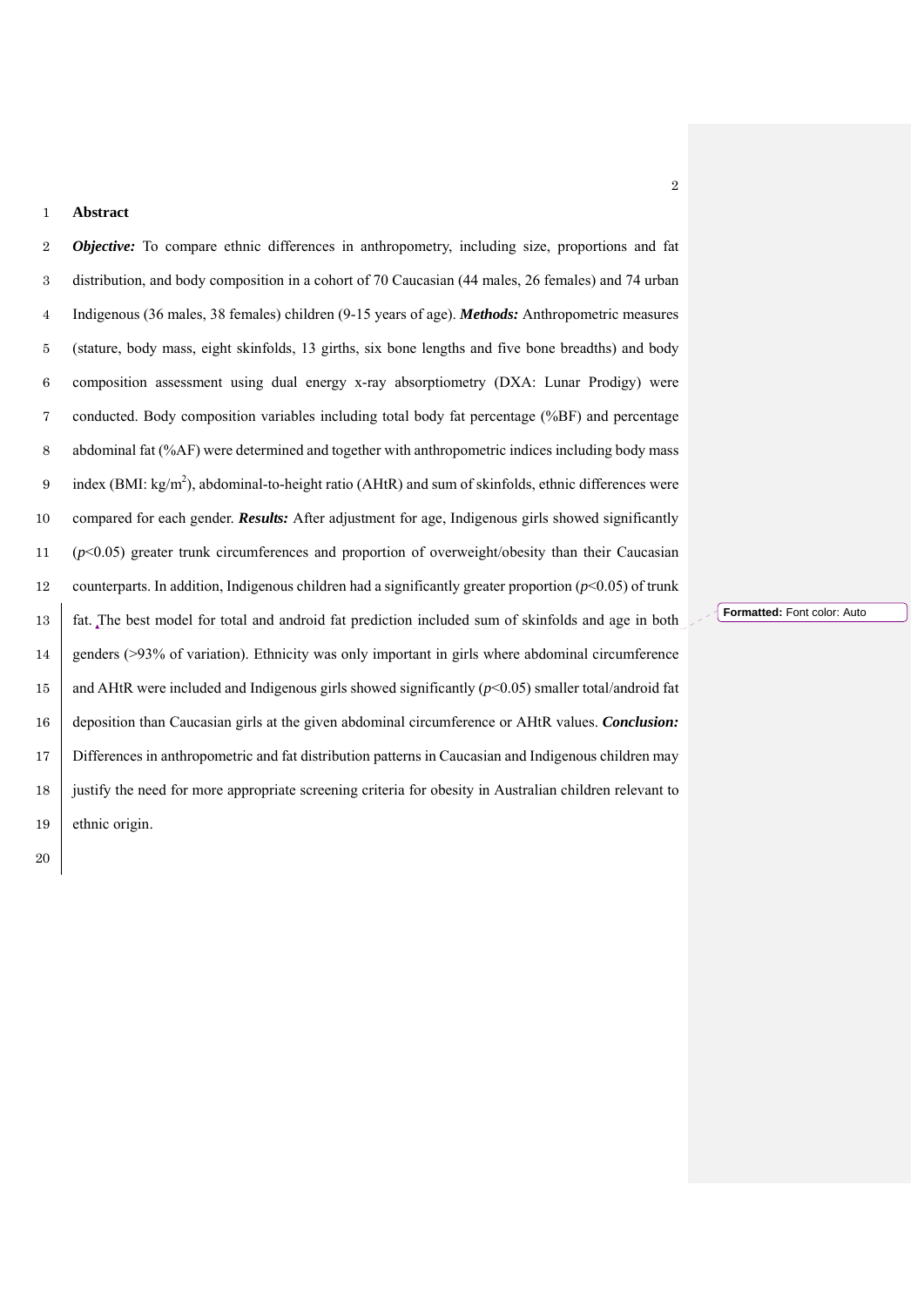## 1 **INTRODUCTION**

2 | Indigenous Australians have a higher risk of developing obesity-related health conditions [1, 2]. A recent study reported that the average age of Aboriginal and Torres Strait Islanders diagnosed with 4 type 2 diabetes mellitus (T2DM) decreased by about two years in the period from 1999 to 2005 [3]. Considering the increasing financial burden for the Australian community from obesity and related health problems [4], early screening and prevention strategies for the Indigenous population have been recommended.

8

16

To apply effective strategies, a better understanding of morphology and its relationships with body composition and metabolic markers in each ethnic group is essential. In adults, anthropometric indices such as the BMI and waist circumference (WC) have been used as indicators of cardiovascular disease risk [5]. Indigenous Australian adults have a different pattern of fat distribution compared to non-Indigenous Australians [6], and, as reported in different ethnic groups [7, 8], Aboriginal adults (aged 18 to 35) show different relationships between adiposity and fat distribution to BMI compared to their European counterparts [9].

17 Comprehensive assessments of the physical characteristics of Indigenous children and adolescents 18 are few and dated [10], and it is important to clarify if screening using the same cut-off points for 19 Caucasian and Indigenous children is appropriate. A lack of understanding of ethnic differences in 20 body size, proportion and fat distribution patterns may lead to misuse or misinterpretation of results 21 obtained from anthropometric indices. Today, the number of Indigenous people living a more 22 traditional lifestyle is relatively small compared to the urban Indigenous population who have a more 23 mixed racial background and commonly live in lower socioeconomic circumstances compared to 24 most Australian Caucasians.

25

26 The aim of the current study was to characterize the anthropometry and body composition of 27 Caucasian and Indigenous children and adolescents living in an urban setting. Previous studies have

**Formatted:** Font color: Auto **Field Code Changed Field Code Changed**

**Field Code Changed**

**Field Code Changed**

**Field Code Changed**

**Field Code Changed**

**Field Code Changed**

**Field Code Changed**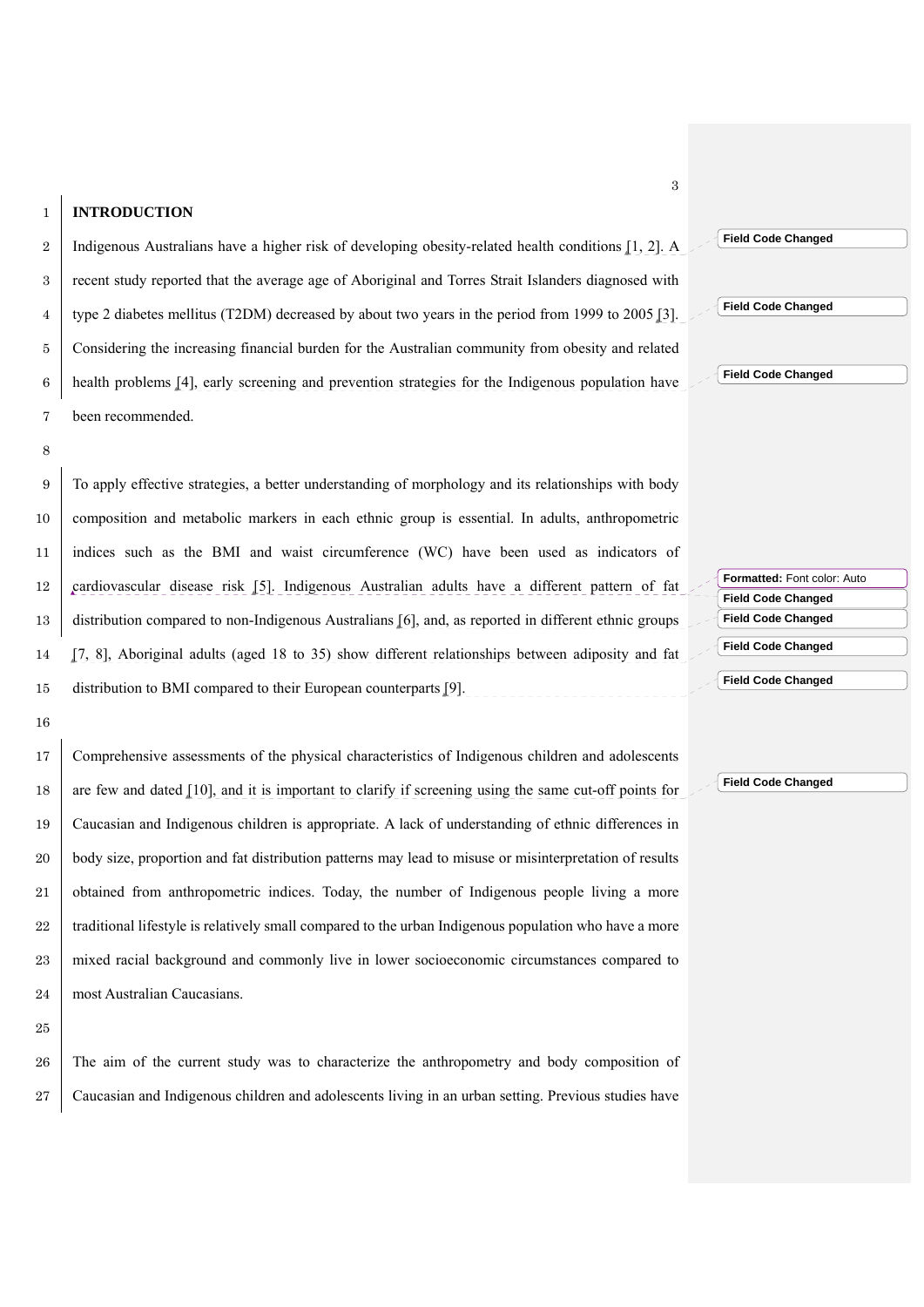referenced ethnic differences in relationships between commonly used anthropometric indices, such 2 as the BMI, and accumulated fat in adults [7, 8]. Due to the paucity of similar studies in children and adolescents [11, 12], the present study also examined relationships between fat mass and anthropometric indices in Caucasian and Indigenous children and adolescents.

# 

## **METHODS**

The study was approved by the Human Research Ethics Committee of Queensland University of Technology and adhered to the principles of medical research established by the National Health and 9 | Medical Research Council [13]. Participants were recruited from primary and secondary schools located in the Brisbane metropolitan area with the majority of Indigenous children recruited through the Aboriginal and Islander Independent Community School (Murri School). Participants were also recruited through flyers, local newspapers and magazines. All participants and their parents/caregivers were given information packages and consent forms were signed prior to 14 participation.

The study included 70 Caucasian (44 male, 26 female) and 74 Indigenous (36 male, 38 female) children aged 9-15 years. The criteria for "Indigenous" were that a child had at least one parent of "Indigenous" ancestry or that the Indigenous community recognized the child as a member of that community. Selection criteria were similar to the definition of "Aboriginal" by Australian law 20 outlined in a previous study [9], that is, 1) Aboriginal descent; 2) self-identification as an Australian Aboriginal; and 3) being accepted as such by the community in which he or she lives or has lived. 22 Children with chronic health problems or taking medication that may have influenced their physical 23 status were excluded from the study.

## *Anthropometry*

26 Stature, body mass, eight skinfolds (triceps, subscapular, biceps, iliac crest, supraspinale, abdominal, 27 front thigh, and medial calf), 13 girths (head, arm [relaxed], arm [flexed and tensed], forearm, wrist, **Field Code Changed**

**Field Code Changed**

**Field Code Changed**

**Field Code Changed**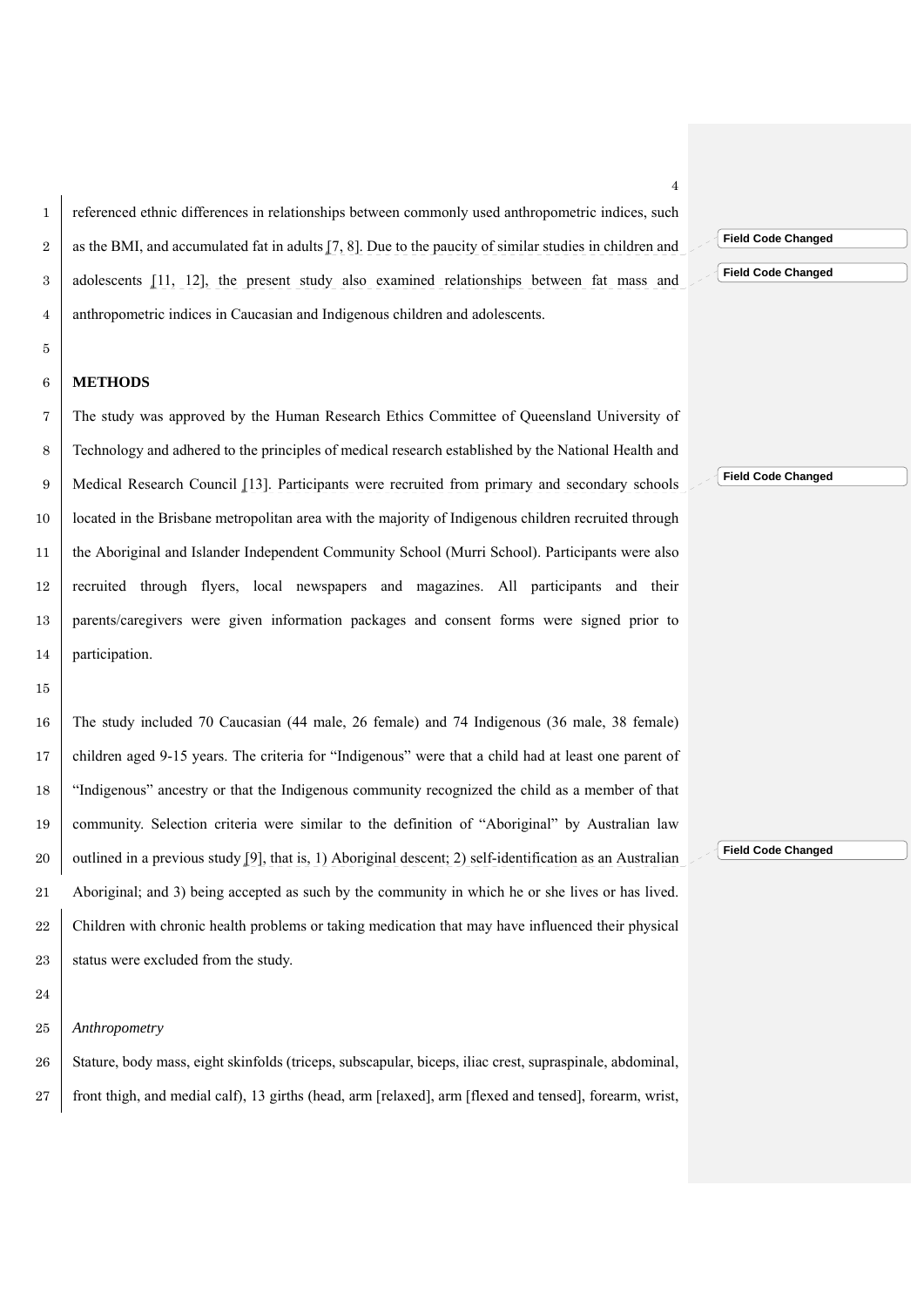**Formatted:** Font color: Auto

5

chest, waist [narrowest point], abdominal [the level of umbilicus], gluteal, thigh, mid-thigh, calf 2 [ [maximum] and ankle), six bone lengths (acromiale-radiale, radiale-stylion, midstylion-dactylion, trochanterion-tibiale laterale, tibiale-height and foot length) and five bone breadths (biacromial, biiliocristal, transverse chest, biepicondylar humerus and biepicondylar femur) of each participant were measured using the standard protocol by the International Society for the Advancement of Kinanthropometry (ISAK) [14]. All participants were asked to wear light clothing, such as shorts and T-shirt, and stature and body mass were measured without shoes and socks. All landmarks and measurements were conducted by a Level 3 (instructor) anthropometrist accredited by ISAK. Intra-tester technical error of measurement (TEM) was calculated for all measures using 20 randomly 10 selected participants. The intra-tester TEM was no greater than 5.0% for all skinfold measurements 11 and no greater than 1.0% for other measurements, within the acceptable limits of intra-tester TEM 12 recommended by ISAK for a Level 3 anthropometrist [15].

13

14 From the measurements, BMI (body mass (kg)/stature<sup>2</sup> (m)), abdominal-to-height ratio (AHtR: 15 abdominal/stature), waist-to-hip ratio (WHR: waist/gluteal) were calculated. In addition, the sum of 16 eight skinfolds ( $\Sigma$  SF; triceps + subscapular + biceps + supraspinale + iliac crest + abdominal + front 17 thigh + medial calf) and sum of trunk skinfolds ( $\Sigma$  TrunkSF; supraspinale + iliac crest + abdominal) 18 were calculated to determine subcutaneous fat distribution pattern. Arm and leg lengths relative to 19 stature were calculated to observe ethnic differences in body proportion, and the physique of 20 participants was determined by calculating a somatotype score [16]. Somatotype is a representation 21 of one's physique and is a combination of endomorphy (relative plumpness), mesomorphy (relative 22 muscularity) and ectomorphy (relative linearity) components. Each component was calculated using 23 equations described in the literature [16].

24

# 25 *Body composition assessment*

26 Body composition was assessed using DXA (Lunar Prodigy Advance, enCORE 2005 version 27 9.30.044, GE Healthcare, Madison, WI, USA). Each whole-body DXA scan was completed within **Field Code Changed**

**Field Code Changed**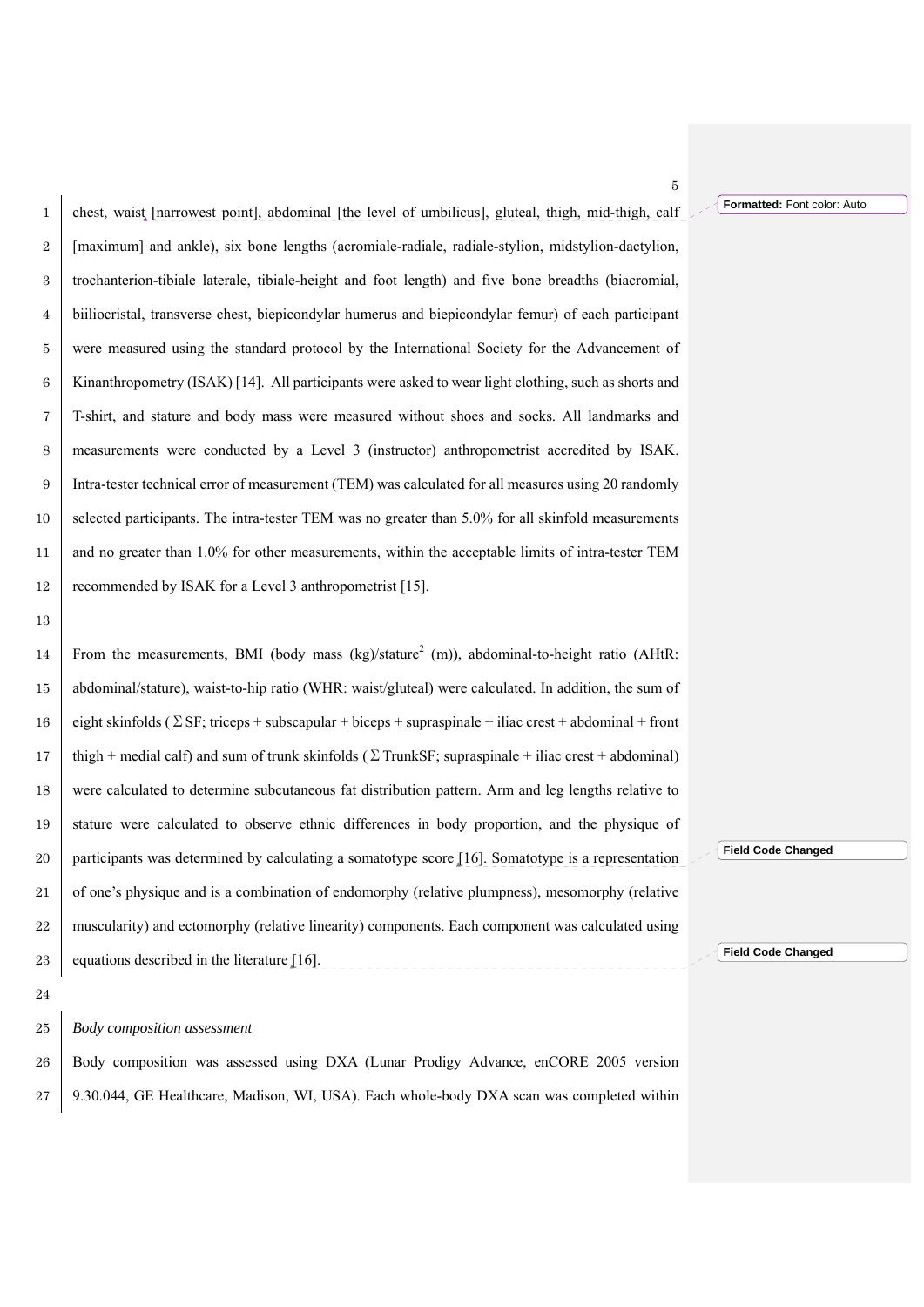1 approximately 6-10 minutes, depending on the size of the participant and information on bone 2 mineral content (BMC: in kg), bone mineral density (BMD: in  $g/cm<sup>2</sup>$ ), fat tissue mass, lean tissue  $3 \mid$  mass, total tissue mass (fat + lean tissue mass) of the whole body as well as android and gynoid 4 regions of interest (ROI) were obtained. The android ROI is defined as the "Lower boundary at pelvis 5 cut, upper boundary located at above pelvis cut by 20% of the distance between pelvis and neck cuts. 6 Lateral boundaries are the arm cuts." The gynoid ROI is defined as "Upper boundary below the pelvis 7 cut line by 1.5 times the height of the android ROI. Gynoid ROI height equal to 2 times the height of 8 the android ROI. Lateral boundaries are the outer leg cuts". The DXA scan also provides ratios of fat 9 mass, including: 1) total body fat percentage (%BF); 2) android fat percentage (%AF); 3) gynoid fat 10 percentage (%GF); 4) trunk to total fat ratio; 5) legs to total fat ratio; 6) limbs to total fat ratio and 7) 11 android to gynoid fat ratio. Further, the proportion of android fat relative to total fat mass (P<sub>Android</sub>: 12 android fat/total fat $\times$ 100) was calculated to compare fat deposition in the abdominal region between 13 the study groups.

15 All statistical analyses were conducted using SPSS software for Windows (version 14.0.0, 2005, 16 Chicago). Ethnic differences in body size (ie. stature, body mass) and also ratios calculated from 17 anthropometry (eg. BMI) and body composition measurements (eg. %BF) were determined using 18 age-adjusted ANCOVA for each gender. In order to control for the influence of body size, other 19 anthropometric and body composition variables, including  $\Sigma$  SF and total fat tissue mass, were 20 analyzed using age- and stature-adjusted ANCOVA. Anthropometric and body composition variables 21 were transformed to normalize the data prior to analysis wherever necessary using natural logarithm 22 (LN). The effect size for variables that showed significant differences between ethnic groups was also 23 calculated using Cohen's *d* using the equation  $(M_1 \times M_2 / SD_{pooled}$  where M = mean and SD = standard 24 deviation and  $SD_{pooled} = \sqrt{(SD_1^2 + SD_2^2)/2}$ . Proportions of overweight and obesity were determined 25 using age- and gender-specific Cole et al. criteria [17] and ethnic differences in prevalence of 26 overweight/obesity were compared using the Chi-square test. Furthermore, ethnic differences in 27 relationships between body fat variables from DXA and selected anthropometric indices were

14

**Formatted:** Font color: Auto

**Field Code Changed**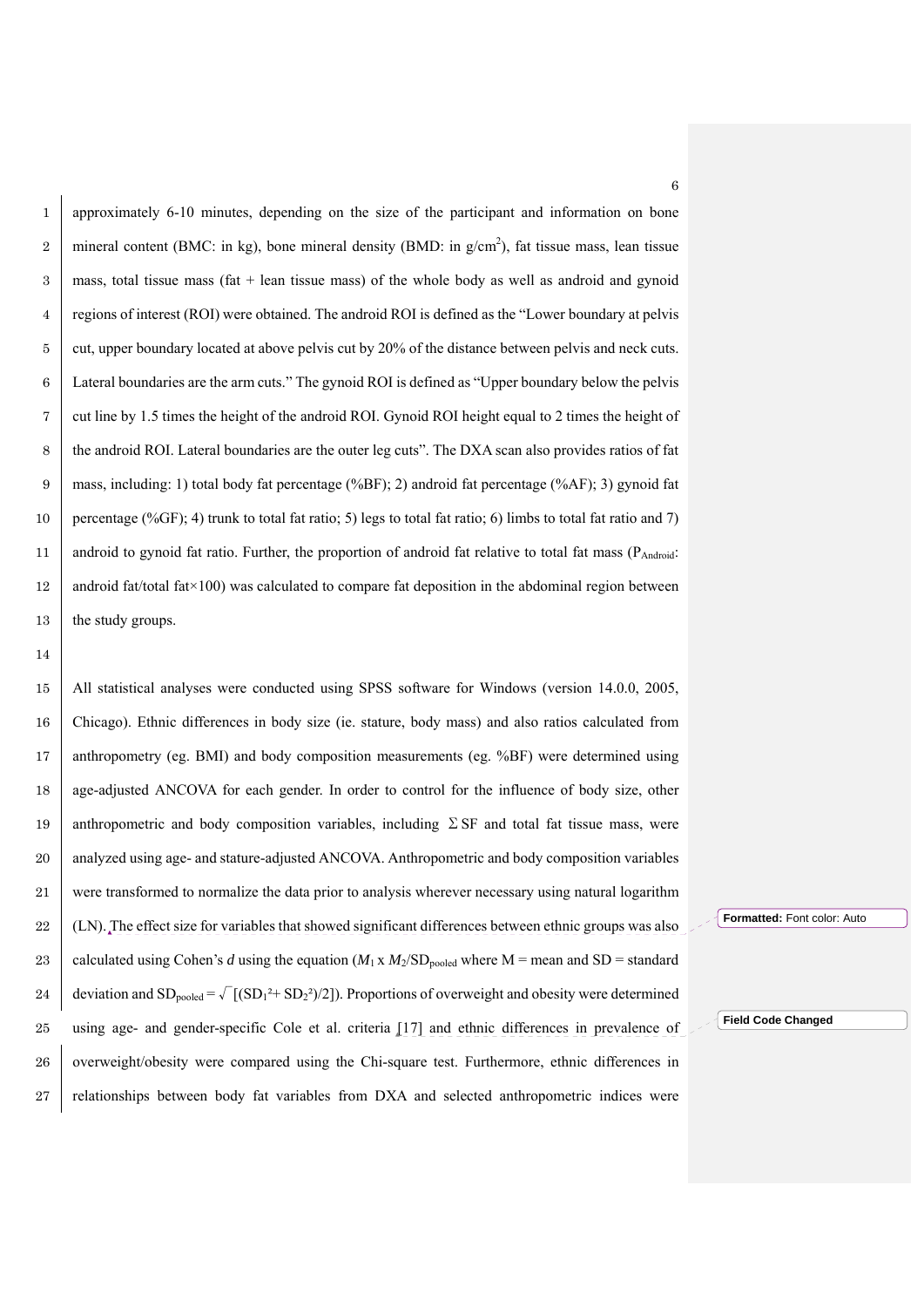determined using the general linear model (GLM). Body fat variables used in the analysis were: 1) 2 total fat tissue mass and, 2) abdominal fat tissue mass which was derived from android ROI and 3 anthropometric variables used in this analysis included body mass, BMI,  $\Sigma$  SF,  $\Sigma$  TrunkSF, abdominal circumference and AHtR. Age and ethnicity (1 for Indigenous and 0 for Caucasians) were included as covariates to examine their influences on the relationships. Considering a previous 6 suggestion that application of ratios may not be useful to define obesity [18], relationships were assessed using absolute mass instead of %BF or %AF. The equations were proposed with adjusted 8 correlation coefficients  $(R_{ad}^2)$  and standard error of estimates (SEE).

#### 

#### **RESULTS**

Table 1 shows demographic information of the study groups. Caucasian girls were significantly (*p*<0.05) younger than their Indigenous counterparts however after controlling for age, no ethnic differences in mean stature, body mass, BMI and %BF were observed. After adjusting for age and 14 stature, body composition variables obtained from DXA which included BMC, BMD and total and 15 android fat tissues as well as  $\Sigma$  SF and  $\Sigma$  TrunkSF from anthropometry, were comparable between 16 ethnic groups. However, using the Cole et al. (17) BMI criteria, a significantly greater proportion of Indigenous girls were classified as overweight (Caucasian: 7.7%; Indigenous: 39.5%) and obese (Caucasian: 0%; Indigenous: 23.7%). These differences were not evident in boys. The mean somatotype for Caucasian boys was balanced mesomorph and for Indigenous boys, endomorphic mesomorph, a physique with greater fat deposition in the latter group. In girls, both groups had a mean somatotype of mesomorphic endomorph, although Indigenous girls showed a greater endomorphy.

#### 

## *Insert Table 1 about here*

Ethnic differences in subcutaneous fat distribution and other anthropometric variables after 27 adjustment for age and stature are shown in Figure 1-3. Despite a tendency for higher skinfold **Field Code Changed**

**Formatted:** Font color: Auto

**Formatted:** Font color: Auto

**Formatted:** Font color: Auto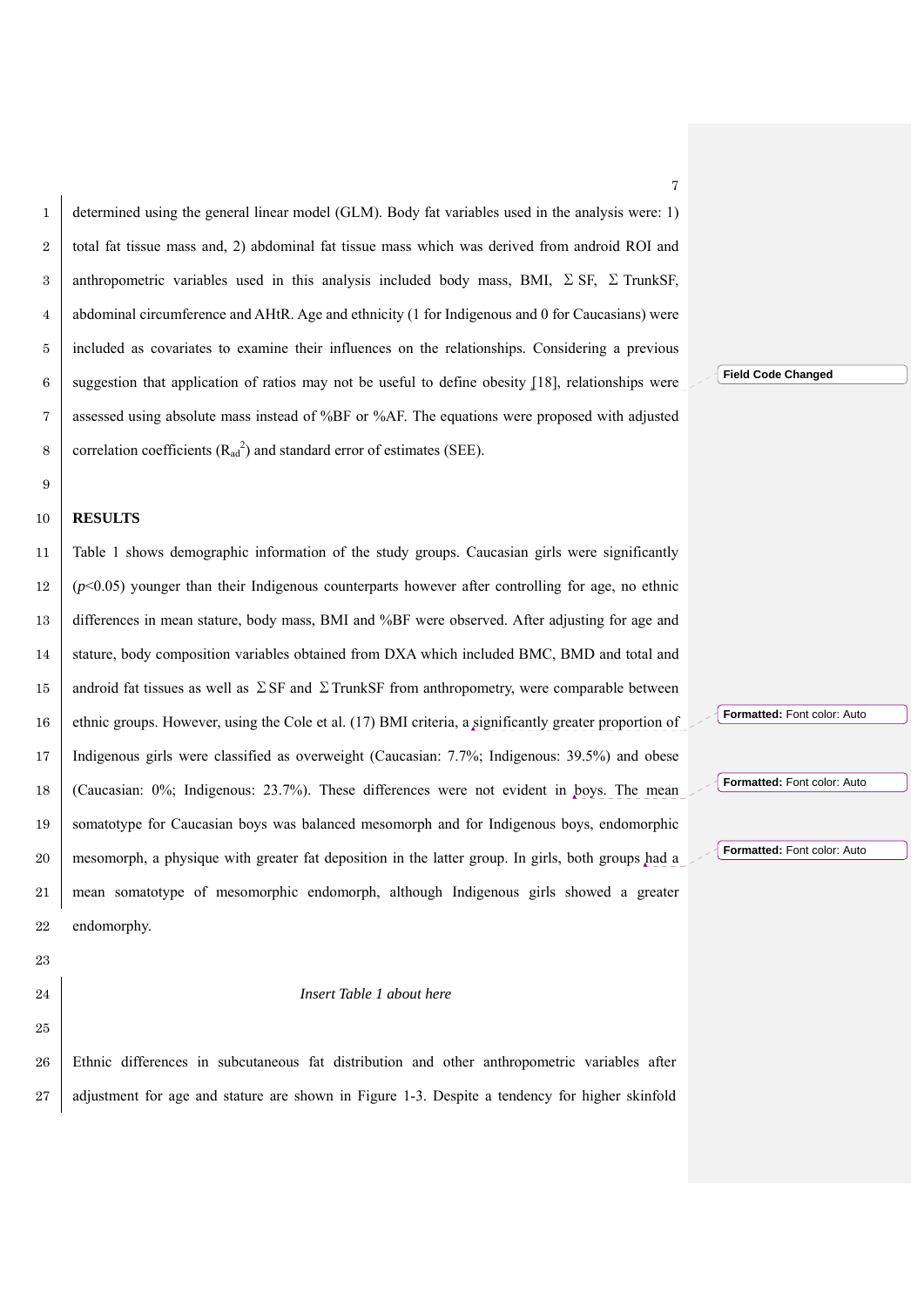|                | 8                                                                                                              |                             |
|----------------|----------------------------------------------------------------------------------------------------------------|-----------------------------|
| 1              | measures in Indigenous children, the only significant difference was for subscapular skinfold                  |                             |
| $\overline{2}$ | thickness in girls ( $p<0.05$ ) (Figure 1). Indigenous girls also showed significantly greater ( $p<0.05$ )    | Formatted: Font color: Auto |
| 3              | trunk circumferences (Figure 2). Indigenous children also showed significantly greater ( $p$ <0.05)            |                             |
| 4              | forearm lengths (radiale-stylon and midstylion-dactylion) (Figure 3). The larger frame size of                 |                             |
| 5              | Indigenous girls was confirmed by longer acromiale-radiale measures and wider biacromial and                   |                             |
| 6              | biiliocristal breadths ( $p<0.05$ ). All significant variables in Indigenous girls showed medium to large      | Formatted: Font color: Auto |
| 7              | effect sizes, between 0.56 (midstylion-dactylion length) and 0.83 (subscapular skinfold and waist              |                             |
| 8              | circumference) using Cohen's d. In boys, the effect size was smaller (Cohen's $d = 0.2$ ).                     |                             |
| 9              |                                                                                                                |                             |
| 10             | Insert Figure 1-3 about here                                                                                   |                             |
| 11             |                                                                                                                |                             |
| 12             | Ethnic differences in anthropometric and body composition ratios are shown in Table 2. As seen in              |                             |
| 13             | Figure 3, Indigenous children had longer arms relative to stature compared to Caucasian children               |                             |
| 14             | $(p<0.05)$ ; Cohen's d: boys = 1.0, girls = 0.63), and Indigenous girls had significantly ( $p<0.05$ ) greater | Formatted: Font color: Auto |
| 15             | AHtR and WHR, suggesting greater abdominal fat accumulation. However the effect size from the                  | Formatted: Font color: Auto |
| 16             | WHR was smaller (Cohen's $d = 0.22$ ) compared that for the AHtR (0.82). This finding of greater fat           |                             |
| 17             | deposition in the trunk was consistent with DXA results (trunk-total fat mass ratio: $p<0.05$ ; Cohen's        | Formatted: Font color: Auto |
| 18             | d: boys = 0.67; girls = 0.99; limbs-trunk fat mass ratio: $p<0.05$ ; Cohen's d: boys = 0.83; girls = 0.93).    |                             |
| 19             | After adjustment for age, fat accumulation in the android ROI relative to total fat reached                    |                             |
| 20             | significance in boys (Caucasian boys: $6.2\%$ , Indigenous boys: $6.8\%$ . $p<0.05$ ).                         |                             |
| 21             |                                                                                                                |                             |
| 22             | Insert Table 2 about here                                                                                      |                             |
| 23             |                                                                                                                |                             |
| 24             | The best predictive models $(>93\%$ of variation) for total and android fat in boys and girls were             | Formatted: Font color: Auto |
| 25             | obtained from sum of skinfolds and age (Table 3). Other models which accounted for more than 70%               |                             |
| 26             | of the variation included combinations of age, ethnicity (for girls not boys), AC, AHtR, body mass             |                             |
| 27             | and BMI. The relationship between body composition variables and BMI was not influenced by age                 |                             |
|                |                                                                                                                |                             |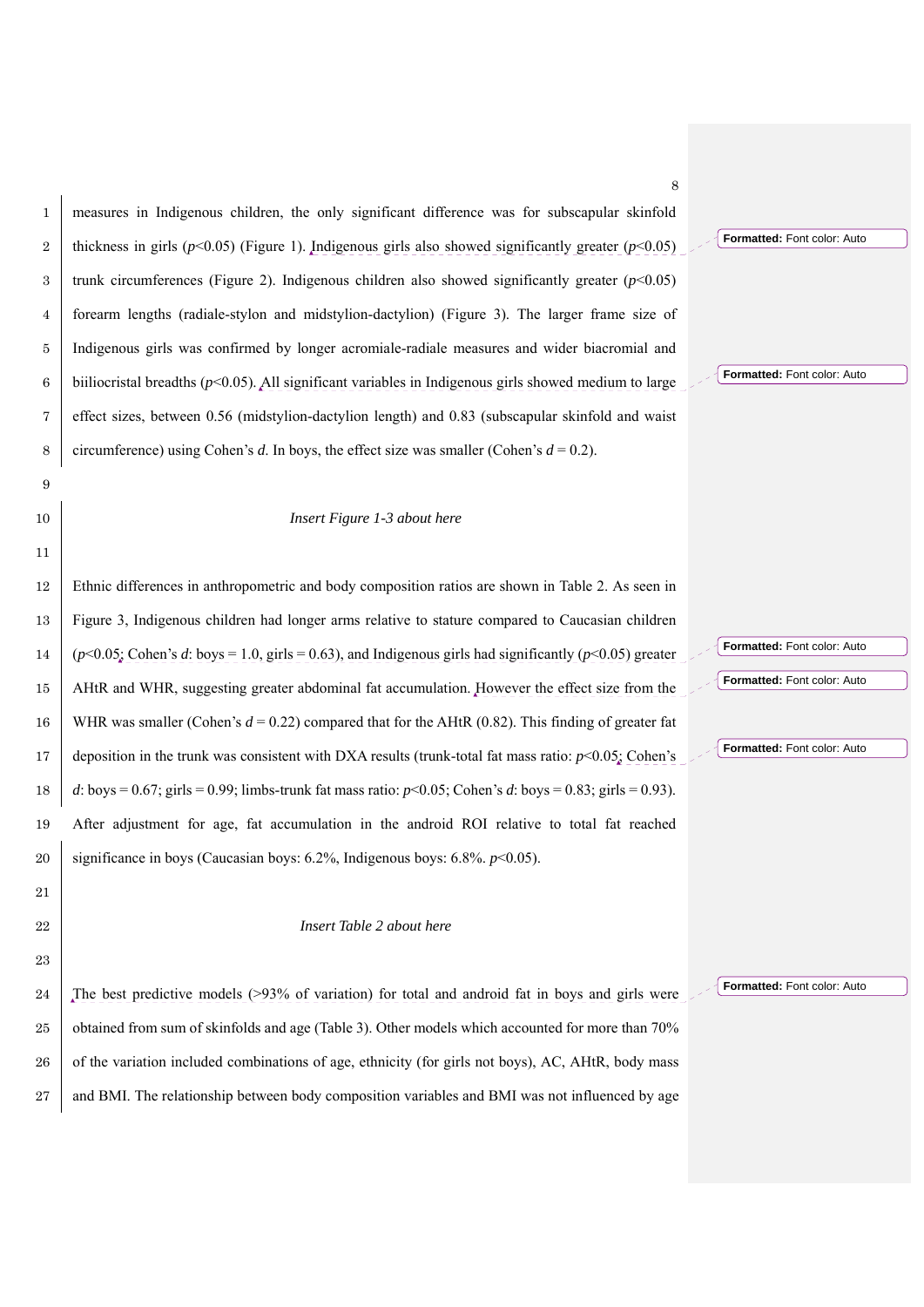1 and tended to be weaker than  $\Sigma$ SF, AC or AHtR. Despite the lack of ethnic influence in boys in 2 relationships involving total and android fat, relationships between abdominal circumference and android fat tissue were consistent regardless of ethnicity in Indigenous girls who tended to have a smaller amount of total fat tissue mass at a given abdominal circumference (Figure 4). Results also indicated that Indigenous girls were likely to have a smaller total or android fat tissue at a given AHtR calculated from the abdominal circumference.

8 *Insert Table 3 and Figure 4 about here* 

#### 10 **DISCUSSION**

7

9

15

To the best of our knowledge, this is the first study to undertake a comprehensive anthropometric and body composition assessment on Caucasian and Indigenous children and adolescents living in an urban Australian setting. The study confirmed a striking gender difference in body composition and 14 anthropometric indices between ethnic groups.

16 After adjustment for age, we found that Indigenous and Caucasian children were similar in stature 17 and body mass. However, these findings were inconsistent with previous studies that reported 18 significantly smaller body mass and stature in Aboriginal children (10, 18) which may in part be 19 attributed to a difference in geographical location of respective study cohorts. Previous studies used 20 Aboriginal children living in rural areas where growth retardation is common [19, 20] due to both 21 poor maternal nutrition [21] and food availability [22]. According to Barker's "fetal origin theory" 22 children who are born undernourished have a greater risk of developing obesity and related health 23 problems [23], considered one of the causes of poor health status in the Indigenous population. In the 24 current study, a greater proportion of Indigenous children were overweight or obese, consistent with 25 previous findings that children living in urban areas tend to be larger and have higher BMIs than those 26 living in rural areas [24]. There is also a higher prevalence of obesity among Indigenous adults of 27 high socioeconomic status [25] due to the nutrition transition experienced by the Indigenous

**Field Code Changed**

**Field Code Changed**

**Field Code Changed Field Code Changed**

**Field Code Changed**

**Formatted:** Font color: Auto

**Field Code Changed Formatted:** Font color: Auto **Formatted:** Font color: Auto **Formatted:** Font color: Auto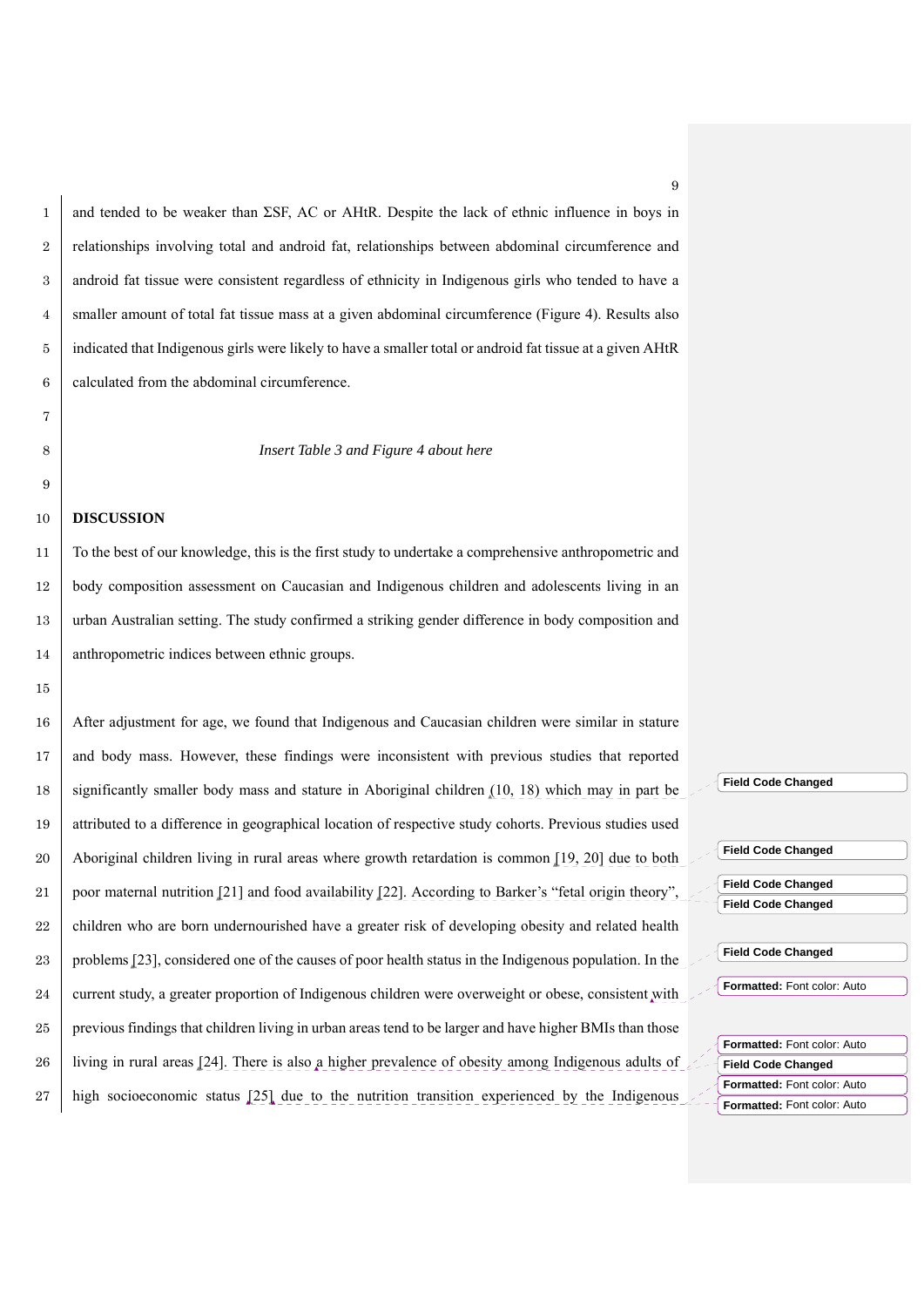The current study also confirmed that ethnic differences in anthropometry are more significant in girls than boys with Indigenous girls having greater relative trunk circumferences and indices including AHtR and WHR. The mean value for AHtR suggests that Indigenous girls have an abdominal circumference 10 cm greater than Caucasian girls for a given stature, indicative of a larger proportion of abdominal fat. Tendency for a greater subcutaneous fat deposition (as measured as skinfold thickness) among Indigenous children is also consistent with the higher deposition of abdominal fat subcutaneously than Caucasian children. Previous studies have reported that Caucasians and Asians are predisposed to greater visceral fat deposition than Africans [26-29], with current results indicative of similarity in the pattern of abdominal fat distribution in Indigenous and African populations. A significant ethnic difference in fat accumulation in the android ROI was only found in boys which may be due to the small number of Caucasian girls and also the possibility that Indigenous girls had greater fat deposition in both the abdomen and chest.

The study also revealed ethnic differences in fat distribution between the trunk and limbs with Caucasian children showing a lower proportion of fat in the trunk despite no ethnic differences in 18 total tissue mass and %BF. Caucasian children also showed a greater fat deposition in their limbs relative to trunk although Indigenous children have longer arms and also comparable total tissue mass. Results also suggest that Indigenous children are likely to have a physique with leaner limbs and greater fat accumulation in the trunk than Caucasians at a given total tissue mass, consistent with 22 results in previous studies  $\left[30, 31\right]$ . As effect size was calculated for ethnic differences in arm length 23 and fat distribution ratio between the limbs and the trunk, results may suggest biologically significant 24 physical differences.

In the current study, relationships between total and android fat tissue and commonly used anthropometric indices were also examined. Results indicate that ΣSF and abdominal circumference **Formatted:** Font color: Auto

**Formatted:** Font color: Auto

**Formatted:** Font color: Auto

**Formatted:** Font color: Auto **Formatted:** Font color: Auto

**Field Code Changed Formatted:** Font color: Auto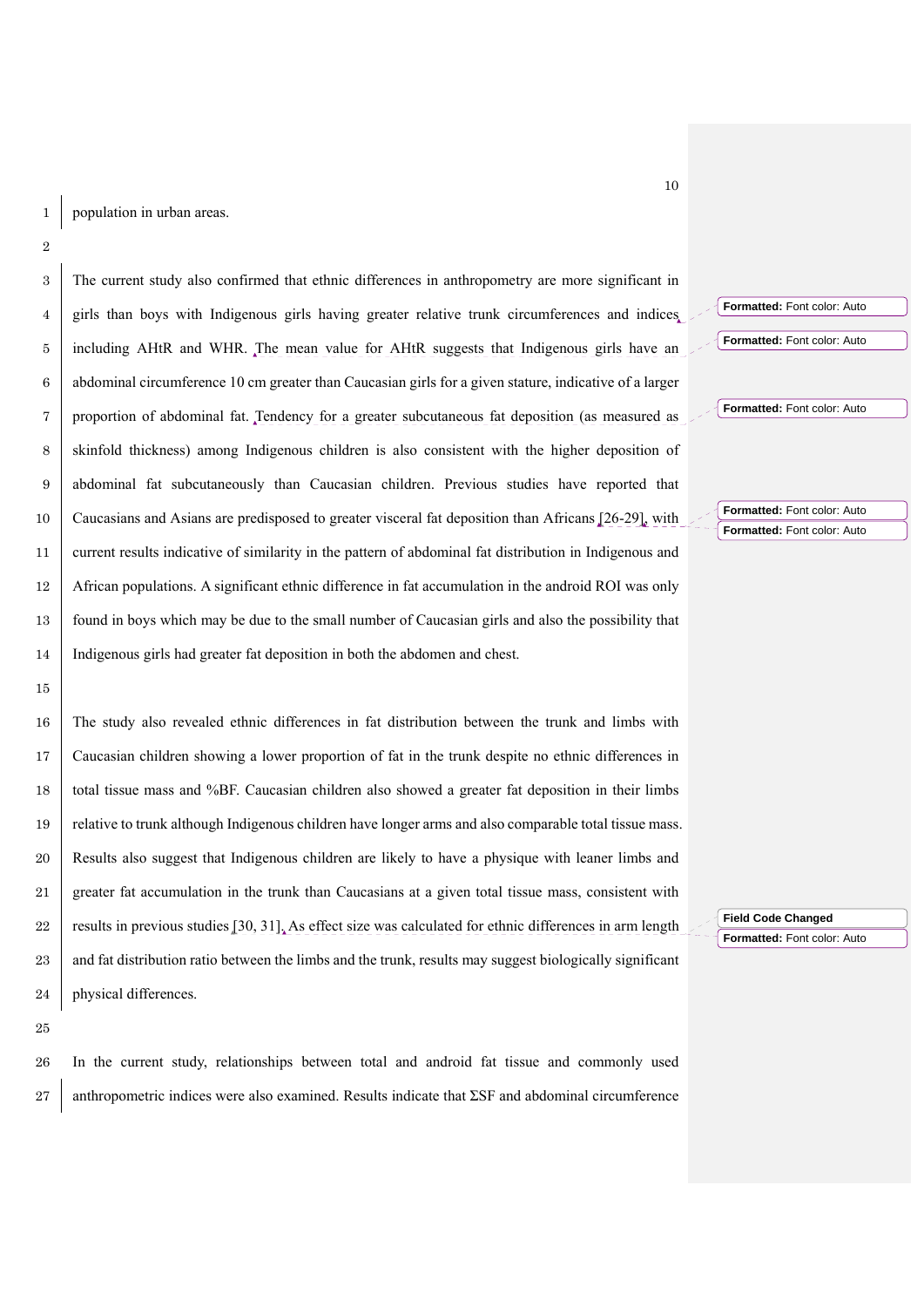are useful measures of total or regional fat accumulation in both genders. These indices also showed 2 an influence of age, indicative that maturation significantly influences the increased fat deposition in the study population. Caucasian and Indigenous girls had a comparable amount of android fat tissue at a given abdominal circumference however Indigenous girls were likely to have significantly less 5 android fat when AHtR was calculated from measured abdominal circumference. It has been 6 suggested that AHtR or waist-to-height ratio may be a useful screening index for abdominal obesity across age, gender and ethnicity [32-34], however, the ethnic difference in the current study (despite no difference in body size) suggests caution in the use of this index in Indigenous children. Further research on ethnic differences in AHtR and abdominal fat deposition/distribution pattern, along with associations with metabolic health risks is warranted. Apart from abdominal circumference and AHtR in girls, there were no ethnic differences in relationships between common anthropometric indices, including BMI, and body composition variables in this study. Despite ethnic differences in 13 body fat distribution pattern it is possible to use the same cut-off points for anthropometric indices to determine metabolic health risks in both Caucasian and Indigenous children. These findings differ from an earlier study of adults [9] and another in which Caucasian, Maori and Pacific Islander 16 children living in New Zealand were compared [12].

17

18 The classification method used to identify ethnic background may also be an important factor to 19 consider. In the current study, identification of both parents/guardians and community recognition 20 was used to categorize the background of participants. The urban dwelling Indigenous population is a 21 diverse mix of different ethnic backgrounds, including Aboriginals, Torres Strait Islanders, 22 Caucasians, Asians and South Pacific Islanders. As a result, a major limitation of the current study, 23 and possibly one of the reasons for minimal ethnic differences in the majority of anthropometric 24 indices and body composition variables, may be the 'similarities' between groups. It is also important 25 to stress that only a small proportion of the Indigenous population has maintained their traditional 26 lifestyle. As the definition of "Aboriginal" used was consistent with that used by Australian law, we 27 can be confident that the current results are reflective of differences in the physical characteristics **Field Code Changed**

11

**Field Code Changed**

**Field Code Changed**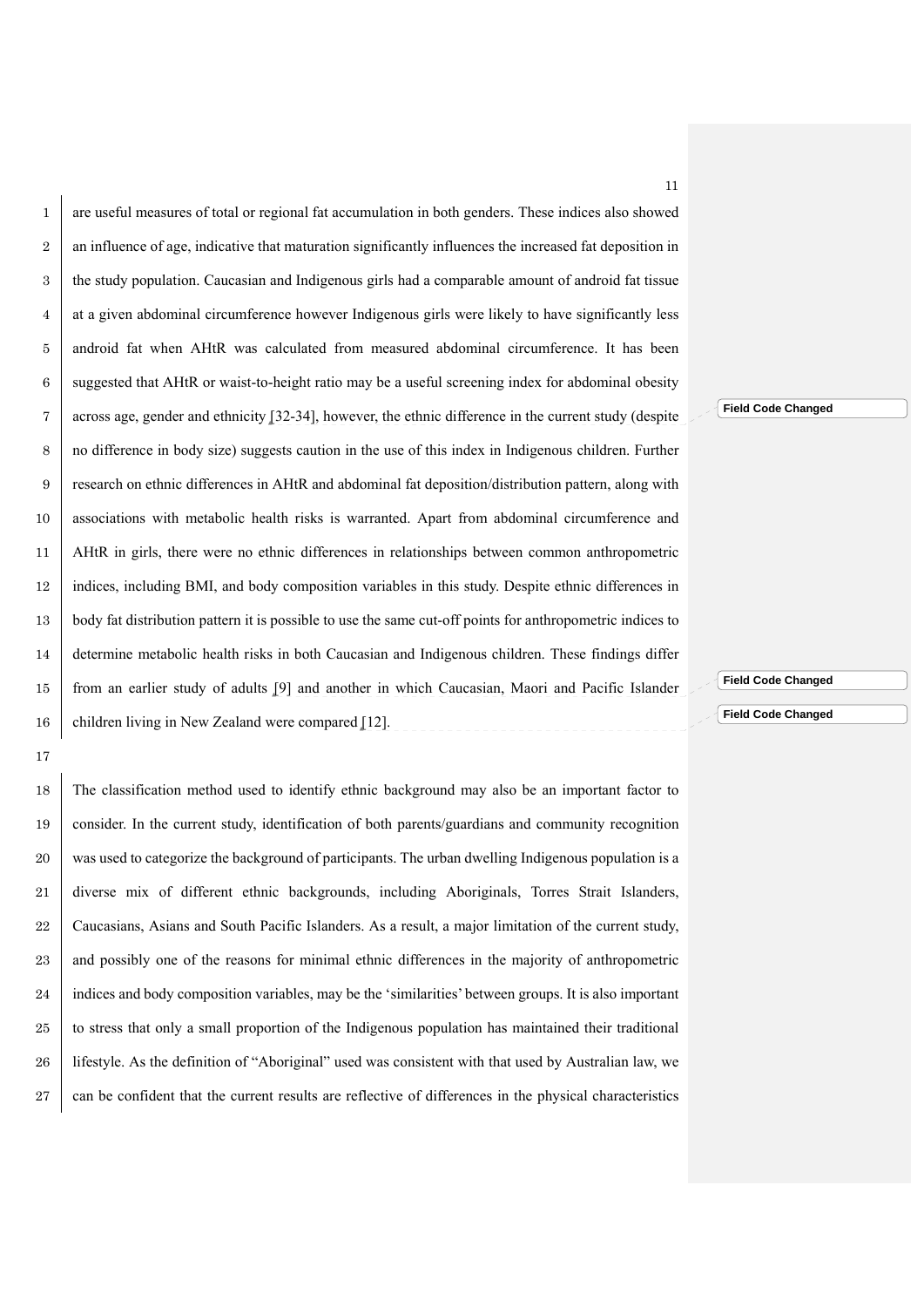between Caucasian and Indigenous children. In addition, the study provides confirmation of the 2 applicability of the same anthropometric cut-off points for the metabolic screening of Indigenous children living in an urban setting.

Finally, this is the first study to provide comprehensive anthropometric and body composition information of Indigenous compared with Caucasian children living in urban Australia. The results confirmed the comparability of physical characteristics in boys and the presence of some distinct differences between girls of different ethnic backgrounds, including the proportion of overweight and obese. Results also indicated possible ethnic differences in fat distribution patterns including visceral-subcutaneous and trunk-extremities. However, relationships between anthropometric indices 11 and selected body composition variables showed no ethnic influence in boys and minimal impact in girls. The findings, despite the relatively modest sample size, tentatively confirm the appropriateness 13 of similar screening tools being used to prevent childhood obesity and children at-risk of future metabolic complications. Due to the small sample size of the study as well as lack of information 15 about socioeconomic status and pubertal stages of the children, it is strongly recommended that future research should be conducted on a larger cohort with inclusion of both social and biological 17 information.

#### **ACKNOWLEDGEMENTS**

20 The authors would like to acknowledge the Aboriginal and Islander Independent Community School (Murri School), particularly Mr. Victor Hart, the Manager of QUT's Oodgeroo Unit as well the Deputy President of the Aboriginal and Islander Independent School (Murri School), for their 23 invaluable support in relation to engagement with the Murri School.

#### **STATEMENT OF NO CONFLICTS**

26 All co-authors have contributed in a preparation of the current manuscript. Dr. Kagawa contributed in 27 the project design, data collection, data analysis and preparation of the manuscript. Dr. Byrne, Dr. **Formatted:** Font color: Auto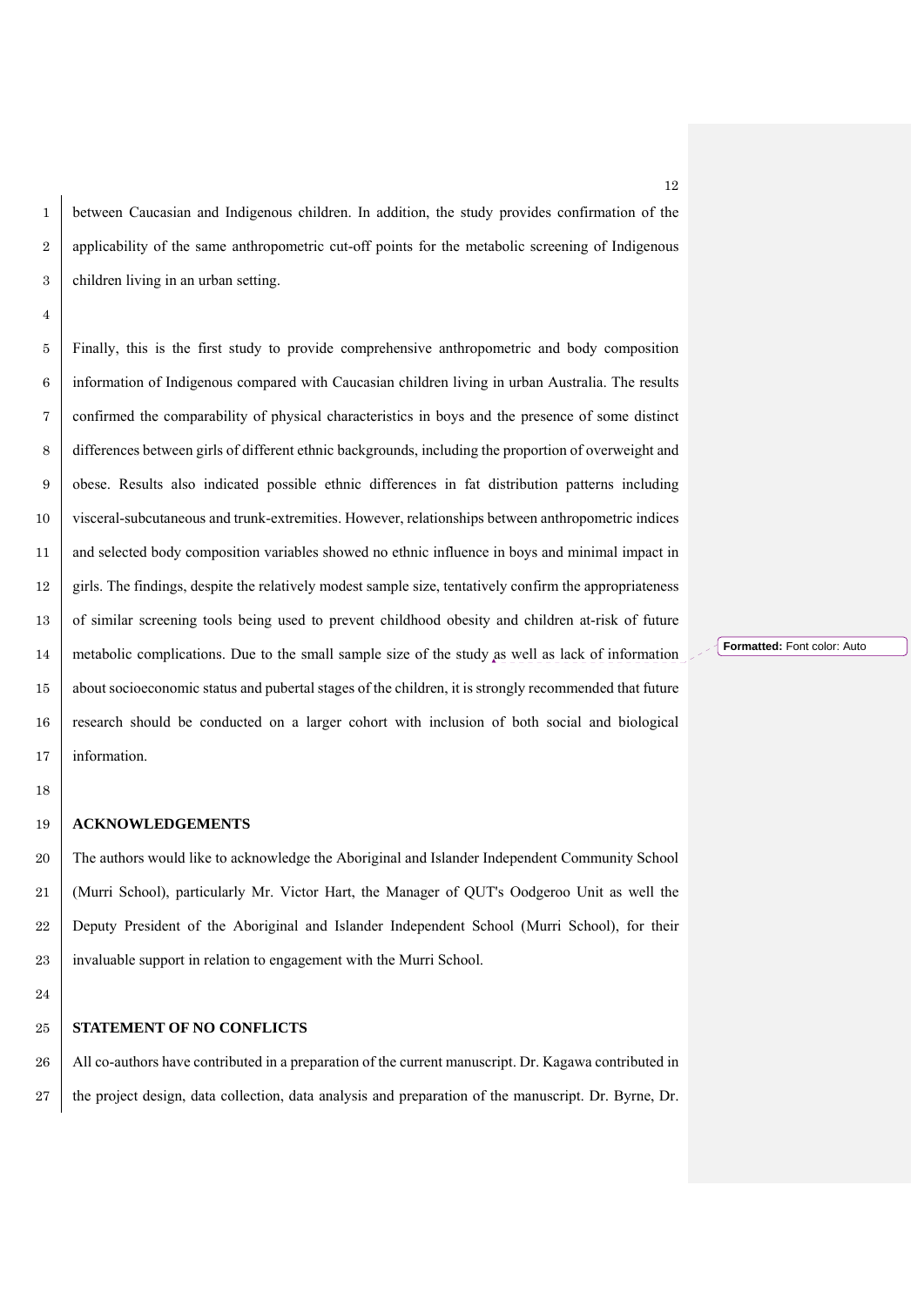1 King and Dr. Pal contributed in preparation of the manuscript and Prof. Hills contributed as a 2 supervisor and preparation of the manuscript. There were no conflicts of interest in this study between 3 authors. The study was supported by the ATN Centre for Metabolic Fitness grant.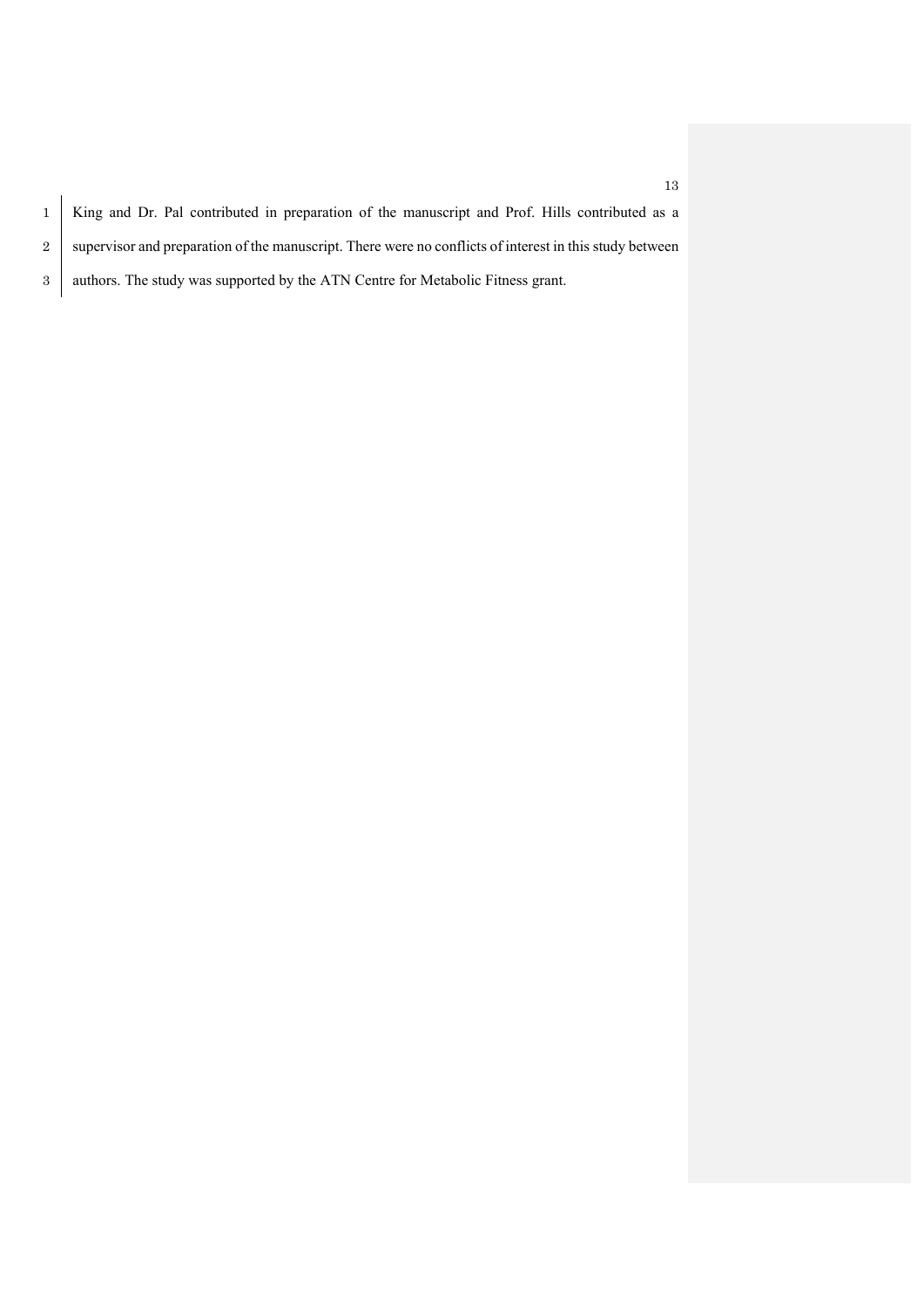## **REFERENCES**

1. Trewin D. National Aboriginal and Torres Strait Islander Health Survey 2004-05. Canberra: Australian Bureau of Statistics 2006.

2. Craig ME, Femia G, Broyda V, Lloyd M, Howard NJ. Type 2 diabetes in Indigenous and non-Indigenous children and adolescents in New South Wales. Med J Aust. 2007;186(10):497-9.

3. McDermott RA, McCulloch BG, Campbell SK, Young DM. Diabetes in the Torres Strait Islands of Australia: better clinical systems but significant increase in weight and other risk conditions among adults, 1999-2005. Med J Aust. 2007;186(10):505-8.

4. Thorburn AW. Prevalence of obesity in Australia. Obes Rev. 2005;6(3):187-9.

5. Wang Z, Hoy WE. Waist circumference, body mass index, hip circumference and waist-to-hip ratio as predictors of cardiovascular disease in Aboriginal people. Eur J Clin Nutr. 2004;58:888-93.

6. Jones CO, White NG. Adiposity in aboriginal people from Arnhem Land, Australia: variation in degree and distribution associated with age, sex and lifestyle. Ann Hum Biol. 1994;21(3):207-27.

7. Deurenberg P, Yap M, van Staveren WA. Body mass index and percent body fat: a meta analysis among different ethnic groups. Int J Obes. 1998;22:1164-71.

8. Kagawa M, Kerr D, Uchida H, Binns CW. Differences in the relationship between BMI and percentage body fat between Japanese and Australian-Caucasian young men. Br J Nutr. 2006;95(5):1002-7.

14

#### **Field Code Changed**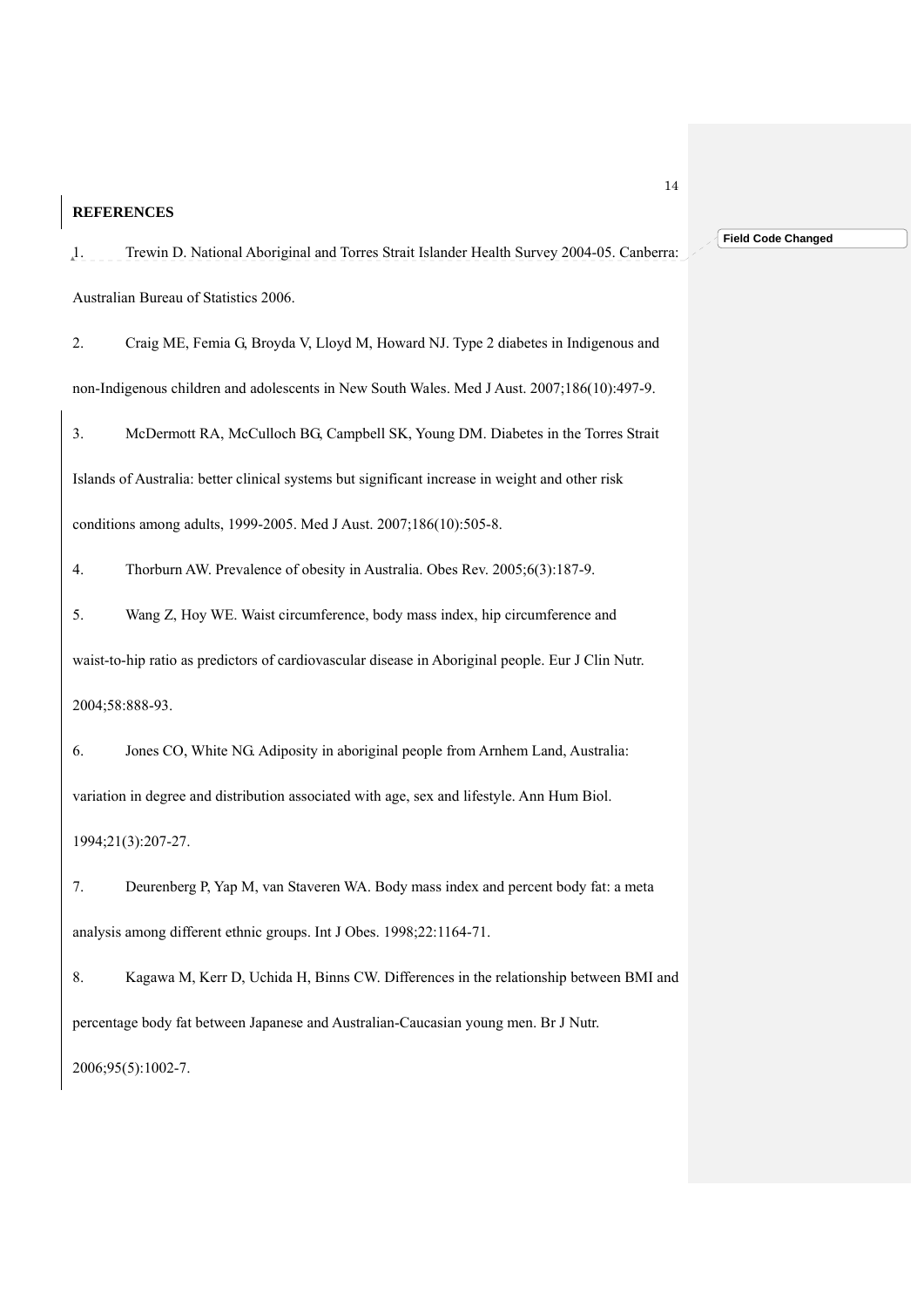9. Piers LS, Rowley KG, Soares MJ, O'Dea K. Relation of adiposity and body fat distribution to body mass index in Australians of Aboriginal and European ancestry. Eur J Clin Nutr.

2003;57(8):956-63.

10. Hitchcock NE, Gracey M, Maller RA, Spargo RM. Physical size of 1887 Aboriginal schoolchildren in the Kimberley region. Med J Aust. 1987;146:415-9.

11. Deurenberg P, Deurenberg-Yap M, Foo LF, Schmidt G, Wang J. Differences in body composition between Singapore Chinese, Beijing Chinese and Dutch children. Eur J Clin Nutr. 2003;57:405-9.

12. Rush EC, Puniani K, Valencia ME, Davies PSW, Plank LD. Estimation of body fatness from body mass index and bioelectrical impedance: comparison of New Zealand European, Maori and Pacific Island children. Eur J Clin Nutr. 2003;57:1394-401.

13. NHMRC. National Statement on Ethical Conduct in Research Involving Humans 1999.

14. ISAK. International standards for anthropometric assessment. Canberra: ISAK 2001.

15. Gore C, Norton K, Olds T, Whittingham N, Birchall K, Clough M, et al. Accreditation in anthropometry: an Australian model. In: Norton K, Olds T, eds. *Anthropometrica*. Sydney: University of New South Wales Press 1996:395-411.

16. Carter JEL, Heath BH. Somatotyping-Development and application. Cambridge: Cambridge University Press 1990.

17. Cole TJ, Bellizzi MC, Flegal KM, Dietz WH. Establishing a standard definition for child overweight and obesity worldwide: international survey. BMJ. 2000;320:1240-5.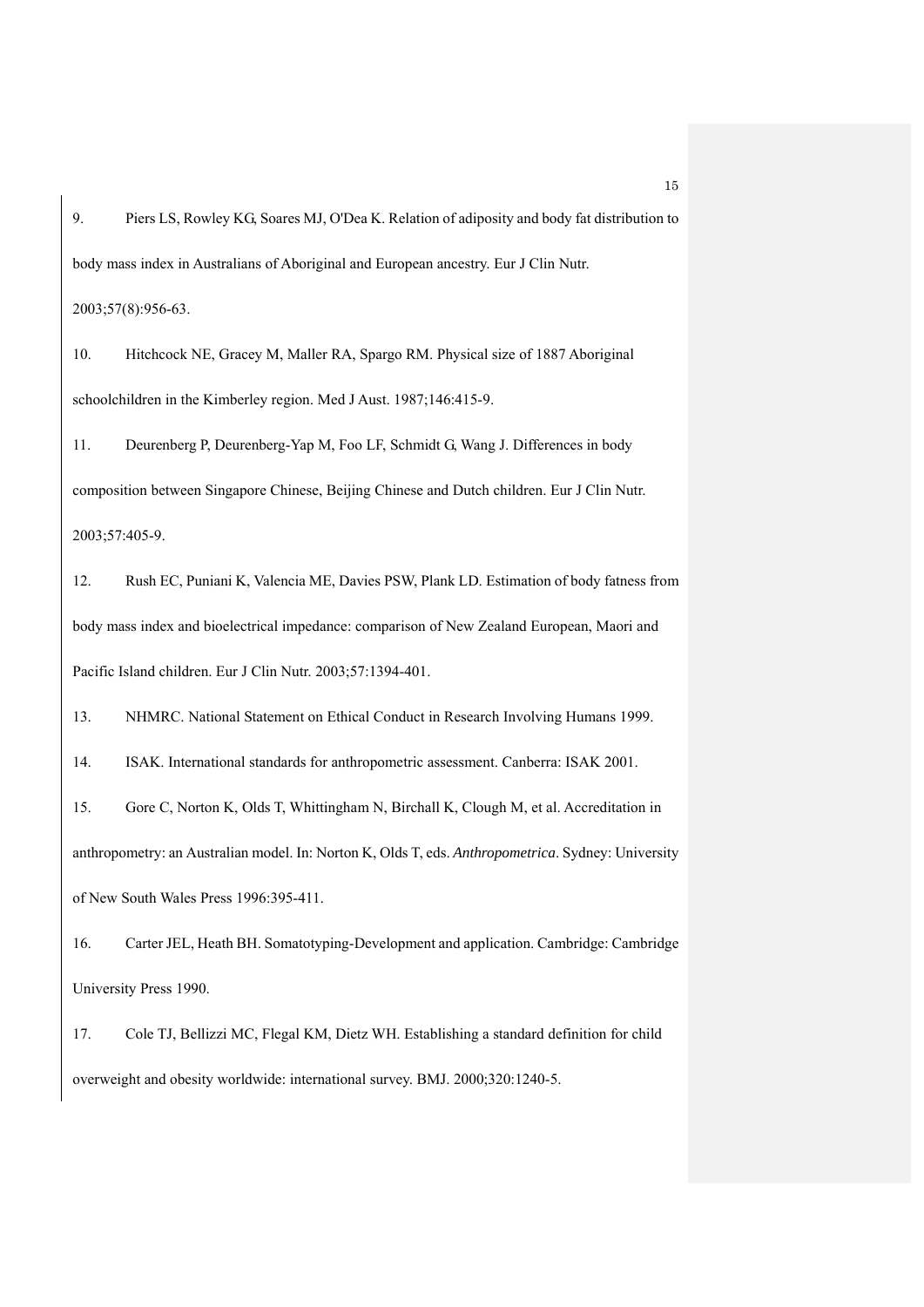18. Goran MI, Allison DB, Poehlman ET. Issues relating to normalization of body fat content in men and women. Int J Obes. 1995;19(9):638-43.

19. Ruben AR, Walker AC. Malnutrition among rural aboriginal children in the Top End of the Northern Territory. Med J Aust. 1995;162(8):400-3.

20. Rousham EK, Gracey M. Persistent growth faltering among aboriginal infants and young children in north-west Australia: a retrospective study from 1969 to 1993. Acta Paediatr. 1997;86(1):46-50.

21. Sayers S, Powers J. Risk factors for aboriginal low birthweight, intrauterine growth retardation and preterm birth in the Darwin Health Region. Aust N Z J Public Health. 1997;21(5):524-30.

22. Lee AJ, Darcy AM, Leonard D, Groos AD, Stubbs CO, Lowson SK, et al. Food availability, cost disparity and improvement in relation to accessibility and remoteness in Queensland. Aust N Z J Public Health. 2002;26(3):266-72.

23. Barker DJ, Clark PM. Fetal undernutrition and disease in later life. Rev Reprod. 1997;2(2):105-12.

24. Reyes ME, Tan SK, Malina RM. Urban-rural contrasts in the growth status of school children in Oaxaca, Mexico. Ann Hum Biol. 2003;30(6):693-713.

25. Lourenço AE, Santos RV, Orellana JD, Coimbra CEJ. Nutrition transition in Amazonia: obesity and socioeconomic change in the Suruí Indians from Brazil. Am J Hum Biol. 2008;20(5):564-71.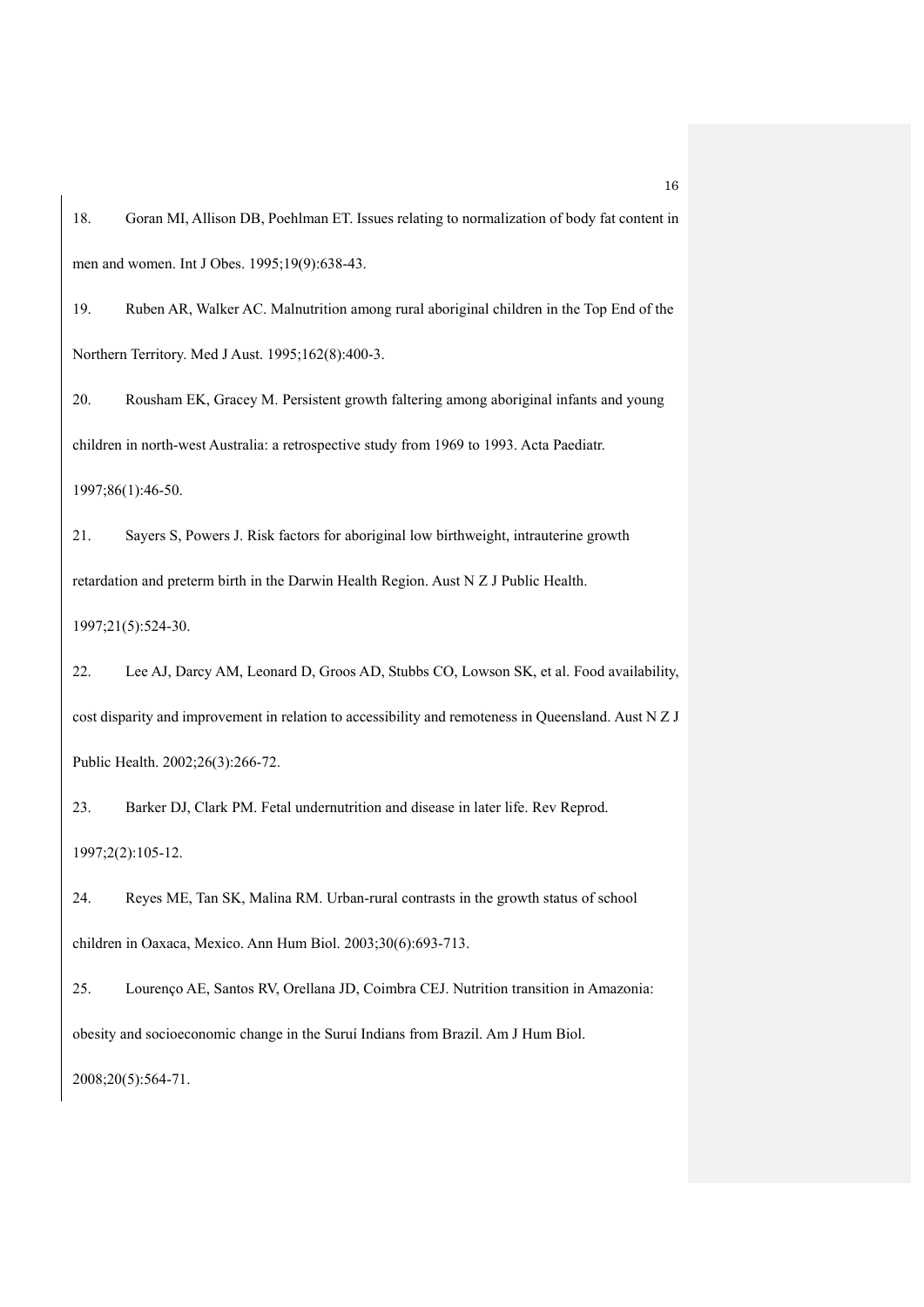26. Deurenberg P, Bhaskaran K, Lian PL. Singaporean Chinese adolescents have more subcutaneous adipose tissue than Dutch Caucasians of the same age and body mass index. Asia Pacific J Clin Nutr. 2003;12(3):261-5.

27. Lovejoy JC, de la Bretonne JA, Klemperer M, Tulley R. Abdominal fat distribution and metabolic risk factors: effects of race. Metabolism. 1996;45(9):1119-24.

28. Tanaka S, Horimai C, Katsukawa F. Ethnic differences in abdominal visceral fat accumulation between Japanese, African-Americans, and Caucasians: a meta-analysis. Acta Diabetol. 2003;40:S302-S4.

29. Kadowaki T, Sekikawa A, Murata K, Maegawa H, Takamiya T, Okamura T, et al. Japanese men have larger areas of visceral adipose tissue than Caucasian men in the same levels of waist circumference in a population-based study. Int J Obes. 2006;30(7):1163-5.

30. He Q, Horlick M, Thornton J, Wang J, Pierson RNJ, Heshka S, et al. Sex and race differences in fat distribution among Asian, African-American, and Caucasian prepubertal children. J Clin Endocrinol Metab. 2002;87(5):2164-70.

31. Byrne NM, Weinsier RL, Hunter GR, Desmond R, Patterson MA, Darnell BE, et al. Influence of distribution of lean body mass on resting metabolic rate after weight loss and weight regain: comparison of responses in white and black women. Am J Clin Nutr. 2003;77(6):1368-73. 32. Ashwell M, Hsieh SD. Six reasons why the waist-to-height ratio is a rapid and effective global indicator for health risks of obesity and how its use could simplify the international public health message on obesity. Int J Food Sci Nutr. 2005;56(5):303-7.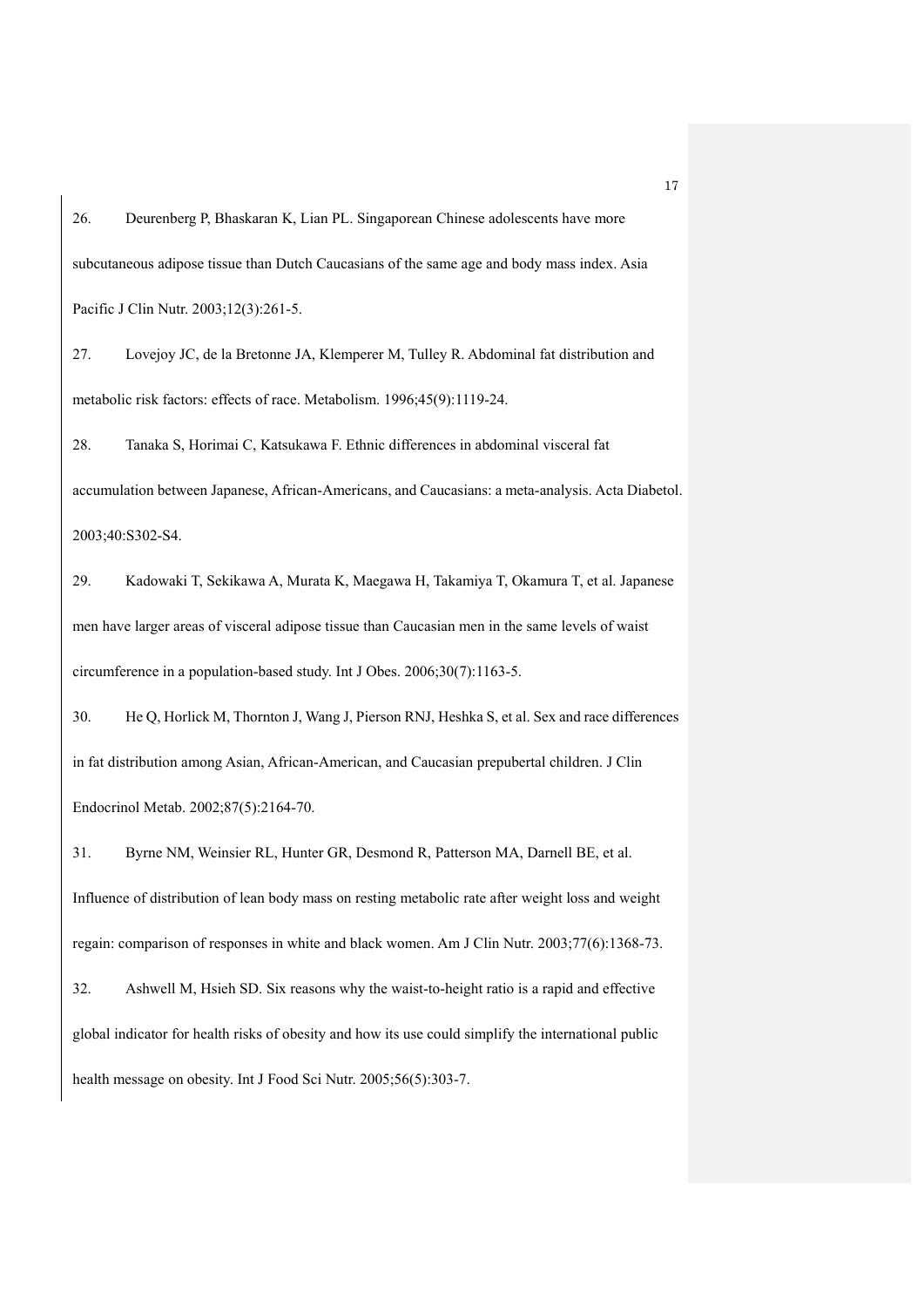33. McCarthy HD, Ashwell M. A study of central fatness using waist-to-height ratios in UK children and adolescents over two decades supports the simple message-'keep your waist circumference to less than half your height'. Int J Obes. 2006;30(6):988-92. 34. Kagawa M, Hills AP, Binns CW. The usefulness of the waist-to-height ratio to predict trunk fat accumulation in Japanese and Australian Caucasian young males living in Australia. Int J Body Comp Res. 2007;5(2):57-63.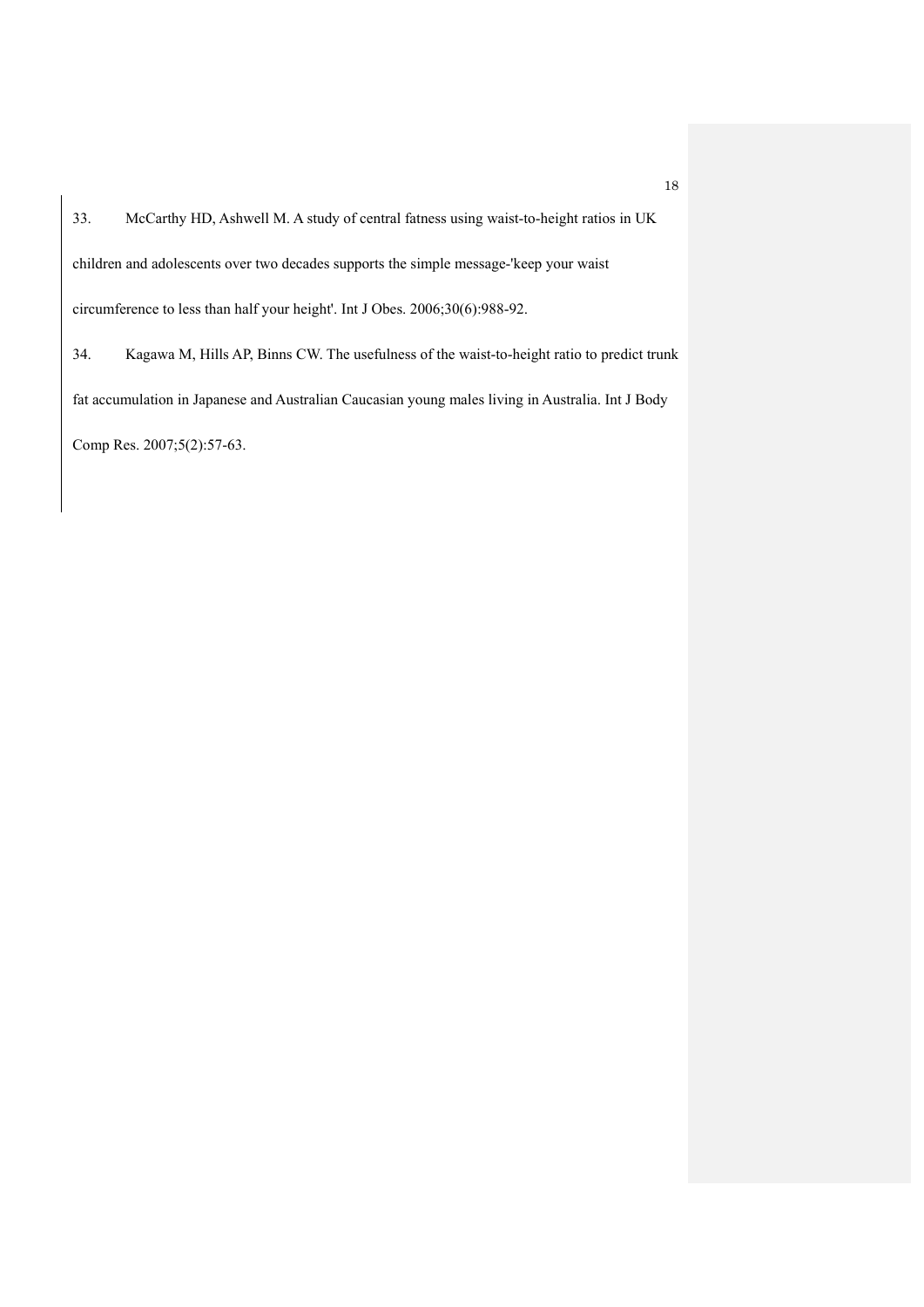## **Tables**

# **Table 1. Physical characteristics of Caucasian and Indigenous children**

| <b>Gender</b>                                               | <b>Boys</b>       |      |               |            |                   |               |                   |              | Girls         |                   |      |               |
|-------------------------------------------------------------|-------------------|------|---------------|------------|-------------------|---------------|-------------------|--------------|---------------|-------------------|------|---------------|
| <b>Ethnicity</b>                                            | Caucasian         |      |               | Indigenous |                   |               | Caucasian         |              |               | Indigenous        |      |               |
| Sample size                                                 |                   | 44   |               | 36         |                   | 26            |                   |              | 38            |                   |      |               |
|                                                             | Mean              | SE   | Range         | Mean       | SE                | Range         | Mean              | SE           | Range         | Mean              | SE   | Range         |
| Age (years)                                                 | 12.1              | 0.2  | $10-15$       | 12.1       | 0.3               | $9 - 15$      | $11.4*$           | 0.3          | $10 - 15$     | 12.2              | 0.3  | $10-15$       |
| Stature (cm)                                                | 155.1             | 1.7  | 132.1-179.5   | 154.7      | 2.0               | 128.2-180.6   | 152.9             | 2.1          | 135.0-177.7   | 154.5             | 1.6  | 127.7-169.3   |
| <b>Body mass (kg)</b>                                       | 49.2              | 2.1  | 27.1-103.8    | 50.7       | 2.7               | 26.2-91.7     | 47.0              | 1.9          | 32.4-66.5     | 56.7              | 2.9  | $25.6 - 88.1$ |
| <b>Body Mass Index (kg/m<sup>2</sup>)</b>                   | 20.1              | 0.6  | 13.7-32.2     | 20.9       | 0.9               | 14.9-34.9     | 20.0              | 0.5          | 16.1-25.7     | 23.3              | 0.9  | $14.5 - 34.0$ |
| Total body fat percentage (%)                               | 22.2              | 1.5  | 5.8-45.7      | 23.4       | 1.9               | 5.3-46.1      | 29.2              | .1.6         | 12.6-43.0     | 33.2              | 1.7  | $13.6 - 48.2$ |
| Total tissue mass (kg)                                      | 47.1              | 2.1  | 25.7-100.1    | 48.4       | 2.6               | 24.8-87.9     | 44.4              | 1.9          | 28.6-63.6     | 54.2              | 2.8  | $24.2 - 84.7$ |
| Total fat tissue mass (kg)                                  | 11.6              | 1.2  | 1.6-35.3      | 12.7       | $\sqrt{1.6}$      | 3.0-38.6      | 14.0              | $\Lambda$ .1 | 5.1-28.3      | 20.3              | 1.9  | $5.1 - 39.8$  |
| Android fat tissue mass (kg)                                | 0.8               | 0.1  | $0.07 - 2.9$  | 0.9        | 0.1               | $0.2 - 3.5$   | 1.0               | 0.1          | $0.2 - 2.5$   | 1.6               | 0.2  | $0.3 - 3.7$   |
| <b>Bone mineral content (kg)</b>                            | 1.8               | 0.1  | $1.2 - 3.3$   | 1.9        | 0.1               | $0.9 - 3.4$   | 1.8               | 0.1          | $1.1 - 2.9$   | 2.0               | 0.1  | $0.8 - 3.4$   |
| <b>Bone density</b> $(g/cm^2)$                              | 1.00              | 0.01 | $0.85 - 1.19$ | 1.01       | 0.02              | $0.86 - 1.25$ | 1.01              | 0.01         | $0.89 - 1.26$ | 1.02              | 0.02 | $0.83 - 1.3$  |
| Sum of skinfolds (mm) <sup><math>\dagger</math></sup>       | 108.5             | 9.2  | 29.8-270.2    | 115.9      | 11.8              | 43.4-275.6    | 153.7             | 10.7         | 56.7-237.0    | 181.8             | 12.1 | $62.1 - 293$  |
| Sum of trunk skinfolds (mm) <sup><math>\dagger</math></sup> | 14.4              | 1.5  | $3 - 38.0$    | 16.7       | 1.9               | 4.8-38.0      | 19.2              | .1.6         | $5.6 - 8.2$   | 25.0              | 1.8  | $7.6 - 42.4$  |
| <b>Proportion of overweight <math>(\%)</math></b>           |                   | 25.0 |               | 30.6       |                   |               | $7.7^*$           |              |               | 39.5              |      |               |
| <b>Proportion of obese</b> $(\% )$                          |                   | 9.1  |               | 13.9       |                   | $0.0^*$       |                   |              | 23.7          |                   |      |               |
| Somatotype                                                  | $3.4 - 5.1 - 2.9$ |      |               |            | $3.9 - 5.2 - 2.8$ |               | $4.5 - 4.4 - 2.6$ |              |               | $5.6 - 4.7 - 1.8$ |      |               |

\* Significant ethnic differences between Caucasian and Indigenous groups at the 0.05 level after controlling for effects of age and stature.

**Formatted** $\overline{11}$ **Formatted** $\overline{[2]}$ **Formatted** $\overline{... 131}$ **Formatted** $\overline{... [4]}$ **Formatted** $\overline{... 5}$ **Formatted** $. 6]$ **Formatted** $\overline{5}$ . [7] **Formatted**.  $[8]$ **Formatted** $\overline{...}$  [9] **Formatted** $\overline{... [10]}$ **Formatted** $\overline{...}$  [11] **Formatted** $\boxed{... [12]}$ **Formatted** $\boxed{... [13]}$ **Formatted** $\overline{... [14]}$ **Formatted** $\sqrt{15}$ **Formatted** $\boxed{... [16]}$ **Formatted** $\boxed{... [17]}$ **Formatted** $\overline{18]}$ **Formatted** $\sqrt{19}$ **Formatted** $\overline{... [20]}$ **Formatted** $\overline{... [21]}$ **Formatted** $\overline{.}$  [22] **Formatted** ... [23] **Formatted** $\overline{[24]}$ **Formatted** $\boxed{... [25]}$ **Formatted** $.126$ ] **Formatted** $\left[ \dots [27] \right]$ **Formatted** $\overline{... [28]}$ **Formatted** $\left( ...\, [29] \right)$ **Formatted** $\boxed{... [30]}$ **Formatted** $\boxed{... [31]}$ **Formatted** $\sqrt{32}$ **Formatted** $\sqrt{1331}$ **Formatted** $\overline{.54]}$ **Formatted** $\sqrt{... [35]}$ **Formatted** $\sqrt{136}$ **Formatted** $\sqrt{.137}$ **Formatted** $\left[ \dots [38] \right]$ **Formatted** $\boxed{... [39]}$ **Formatted**  $\sqrt{.}$  [40]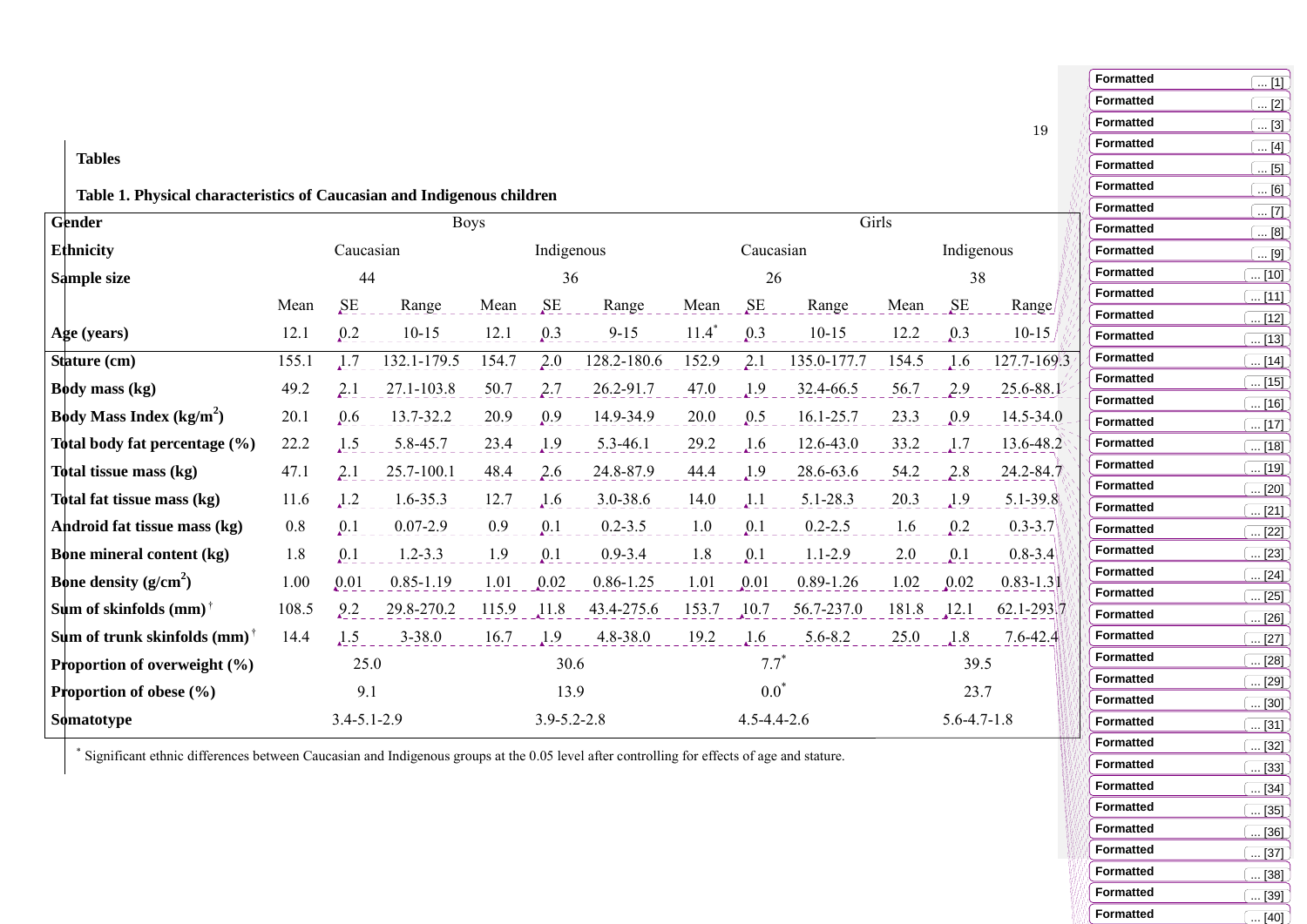† One Caucasian boy declined to have his iliac crest skinfold thickness measured, therefore the number of Caucasian boys included in sum of skinfolds and sum of trunk

skinfolds was 43.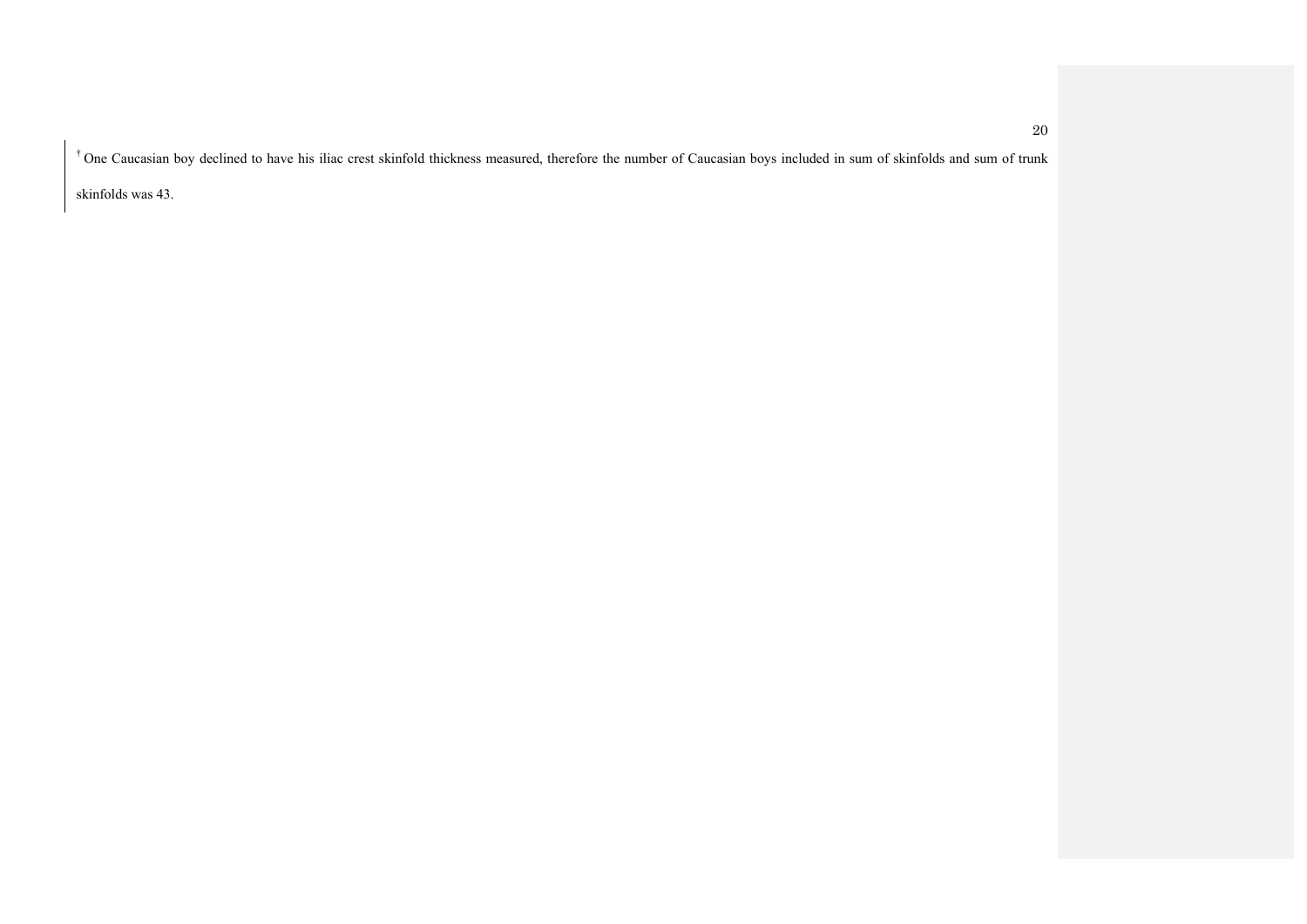|                                                                            |            |             |            |       |            |       |       |                                         |                  | <u>.</u>                 |
|----------------------------------------------------------------------------|------------|-------------|------------|-------|------------|-------|-------|-----------------------------------------|------------------|--------------------------|
|                                                                            |            |             |            |       |            |       |       | 21                                      | <b>Formatted</b> | $\ddot{\phantom{a}}$     |
|                                                                            |            |             |            |       |            |       |       |                                         | <b>Formatted</b> | $\ddot{\phantom{a}}$     |
| Table 2. Ethnic differences in anthropometric and body composition indices |            |             |            |       |            |       |       |                                         | <b>Formatted</b> | $\ddot{\phantom{a}}$     |
|                                                                            |            | <b>Boys</b> |            |       |            |       | Girls |                                         | <b>Formatted</b> | $\overline{\phantom{a}}$ |
|                                                                            |            | Caucasian   | Indigenous |       | Caucasian  |       |       | Indigenous                              | <b>Formatted</b> | $\ddot{\phantom{a}}$     |
|                                                                            |            |             |            |       |            |       |       |                                         | <b>Formatted</b> | $\ddot{\phantom{a}}$     |
| Sample size                                                                |            | 44          | 36         |       | 26         |       |       | 38                                      | <b>Formatted</b> | $\ddot{\phantom{a}}$     |
|                                                                            | Mean       | SE          | Mean       | SE    | Mean       | SE    | Mean  | $\text{SE}_{\mathbb{W}}^{\prime\prime}$ | <b>Formatted</b> | $\overline{\phantom{a}}$ |
| Arm lengths relative to stature                                            | $0.45^*$   | 0.002       | 0.46       | 0.002 | $0.45^*$   | 0.004 | 0.46  | 0.002'                                  | <b>Formatted</b> | $\ddot{\phantom{a}}$     |
| Leg lengths relative to stature                                            | 0.54       | 0.002       | 0.55       | 0.003 | 0.54       | 0.004 | 0.54  | 0.002                                   | <b>Formatted</b> | $\ddot{\phantom{a}}$     |
|                                                                            |            |             |            |       |            |       |       |                                         | <b>Formatted</b> | $\overline{\phantom{a}}$ |
| Abdominal-to-Height ratio                                                  | 0.48       | 0.01        | 0.50       | 0.015 | $0.50^*$   | 0.01  | 0.56  | 0.01                                    | <b>Formatted</b> | $\ddot{\phantom{a}}$     |
| Waist-to-Hip ratio                                                         | 0.82       | 0.006       | 0.83       | 0.008 | $0.79^{*}$ | 0.008 | 0.80  | 0.008                                   | <b>Formatted</b> | $\ddot{\phantom{a}}$     |
| Percentage android fat (%)                                                 | 24.3       | 2.0         | 27.4       | 2.5   | 33.7       | 2.3   | 39.6  | 2.2                                     | <b>Formatted</b> | $\ddot{\phantom{a}}$     |
| Percentage gynoid fat (%)                                                  | 31.8       | 1.5         | 32.2       | 1.9   | 39.9       | 0.3   | 42.7  | 1.3                                     | <b>Formatted</b> |                          |
|                                                                            |            |             |            |       |            |       |       |                                         | <b>Formatted</b> | $\overline{\phantom{a}}$ |
| Android fat relative to total fat (%)                                      | $6.2^*$    | 0.2         | 6.8        | 0.2   | 6.8        | 0.3   | 7.5   | 0.2                                     | <b>Formatted</b> | $\ddot{\phantom{a}}$     |
| Trunk - Total fat mass ratio                                               | $0.39^{*}$ | 0.009       | 0.43       | 0.01  | $0.43*$    | 0.01  | 0.48  | 0.008                                   | <b>Formatted</b> | $\overline{\phantom{a}}$ |
| Legs - Total fat mass ratio                                                | $0.47$ *   | 0.009       | 0.43       | 0.008 | 0.43       | 0.01  | 0.40  | 0.008                                   | <b>Formatted</b> | $\ddot{\phantom{a}}$     |
|                                                                            |            |             |            |       |            |       |       |                                         | <b>Formatted</b> | $\ddot{\phantom{a}}$     |
| Limbs – Trunk fat mass ratio                                               | $1.49*$    | 0.06        | 1.21       | 0.05  | $1.26*$    | 0.05  | 1.04  | 0.03                                    | <b>Formatted</b> | $\ddot{\phantom{a}}$     |
| Android – Gynoid fat ratio                                                 | 0.71       | 0.03        | 0.79       | 0.006 | 0.81       | 0.007 | 0.89  | [0.03]                                  | Formatted        | $\ddot{\phantom{a}}$     |
|                                                                            |            |             |            |       |            |       |       |                                         | <b>Formatted</b> | $\ddot{\phantom{a}}$     |

\* Significant ethnic differences between Caucasian and Indigenous groups at the 0.05 level after controlling for the

effect of age.

| Formatted        | [53]<br>                                     |
|------------------|----------------------------------------------|
| Formatted        | $[54]$<br>                                   |
| Formatted        | $[55]$<br>                                   |
| Formatted        | $[56]$                                       |
| Formatted        | $[57]$                                       |
| Formatted        | [58]                                         |
| Formatted        | [59]                                         |
| Formatted        | [60]                                         |
| <b>Formatted</b> | [61]                                         |
| Formatted        | $\ldots$ [62]                                |
| Formatted        | [63]                                         |
| Formatted        | [64]<br>                                     |
| Formatted        | [65]<br>                                     |
| Formatted        | [66]                                         |
| Formatted        | [67]                                         |
| <b>Formatted</b> | [68]                                         |
| Formatted        | [69]                                         |
| <b>Formatted</b> | [70]                                         |
| Formatted        | [71]                                         |
| <b>Formatted</b> | $[72]$                                       |
| Formatted        | $[73]$<br>                                   |
| Formatted        | $[74]$                                       |
| <b>Formatted</b> | $[75]$<br>$\overline{\phantom{a}}$           |
| Formatted        | [76]<br>                                     |
| <b>Formatted</b> | [77]                                         |
| Formatted        | [78]                                         |
| Formatted        | [79]                                         |
| <b>Formatted</b> | [80]<br>                                     |
| Formatted        | [81]<br>$\overline{\phantom{a}}$<br>$\cdots$ |
| <b>Formatted</b> | [82]                                         |
| Formatted        | [83]                                         |
| Formatted        | [84]<br>                                     |
| Formatted        | [85]                                         |
| Formatted        | $$ [86]                                      |
| Formatted        | $\lceil \dots  87 \rceil$                    |
| <b>Formatted</b> | $$ [88]                                      |
| <b>Formatted</b> | [89]<br>$\cdots$                             |
| Formatted        | [90]<br>$\mathcal{L}_{\text{max}}$           |
| Formatted        | [91]                                         |
| Formatted        | l … [92]                                     |
| <b>Formatted</b> | [93]                                         |
| <b>Formatted</b> | $[94]$                                       |
| <b>Formatted</b> | $[95]$                                       |
| <b>Formatted</b> | [96]<br>                                     |
| Formatted        | [97]<br>u.                                   |
| <b>Formatted</b> | [98]                                         |
| Formatted        | [99]                                         |
| Formatted        | 1001<br>$\ldots$ [                           |
|                  |                                              |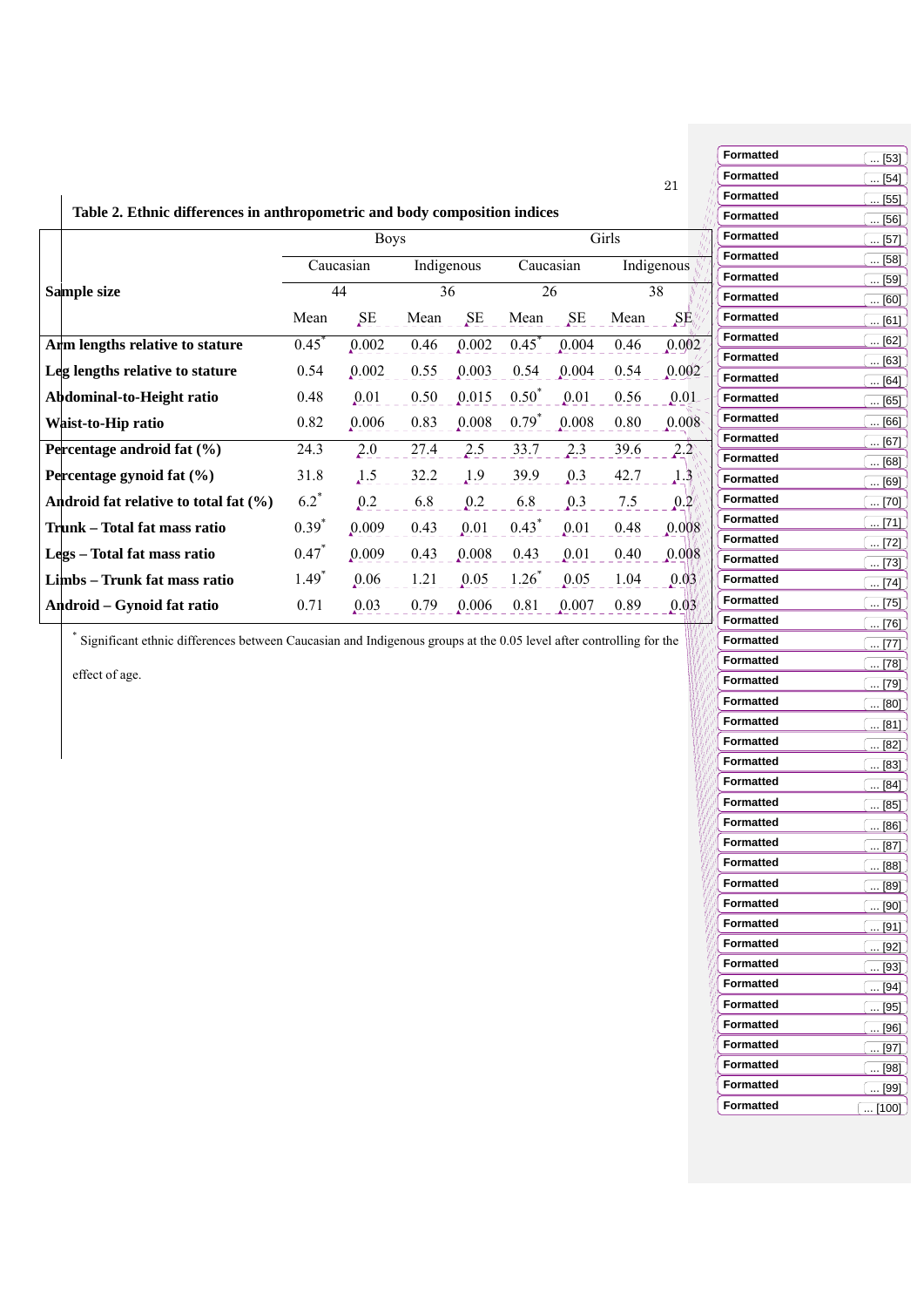**Formatted:** Font color: Auto

|  | Table 3. Prediction of total and android fat using selected anthropometric indices † $:$ $^{\text{+}}$ $^{\text{+}}$ |  |  |
|--|----------------------------------------------------------------------------------------------------------------------|--|--|
|--|----------------------------------------------------------------------------------------------------------------------|--|--|

| Gender       | Dependent variable   | <b>Anthropometric Index</b> | <b>Regression equations</b>                                                  | $R_{ad}^2$ | <b>SEE</b> |
|--------------|----------------------|-----------------------------|------------------------------------------------------------------------------|------------|------------|
| <b>Boys</b>  | Ln Total fat $(g)$   | $\Sigma$ SF                 | $3.025 + 1.194 \times Ln(\Sigma SF) + 0.058 \times Age$                      | 0.943      | 0.161      |
|              |                      | AC                          | $-7.510 + 4.068 \times Ln(AC) - 0.072 \times Age$                            | 0.901      | 0.213      |
|              |                      | AHtR                        | $11.111 + 4.101 \times Ln(AHtR) + 0.085 \times Age$                          | 0.831      | 0.278      |
|              |                      | <b>BMI</b>                  | $0.194 + 2.996 \times Ln(BMI)$                                               | 0.819      | 0.288      |
|              |                      | <b>BM</b>                   | $9.152 + 0.045 \times BM - 0.181 \times Age$                                 | 0.707      | 0.367      |
|              | Ln Android fat $(g)$ | $\Sigma T S F$              | $6.153 + 1.232 \times Ln(\Sigma TSF)$                                        | 0.947      | 0.197      |
|              |                      | AC                          | $-14.540 + 5.103 \times Ln(AC) - 0.089 \times Age$                           |            | 0.270      |
|              |                      | AHtR                        | $8.795 + 5.101 \times Ln(AHtR) + 0.108 \times Age$                           |            | 0.367      |
|              |                      | <b>BMI</b>                  | $-4.750 + 3.725 \times Ln(BMI)$                                              | 0.802      | 0.379      |
|              |                      | <b>BM</b>                   | $6.364 + 0.056 \times BM - 0.226 \times Age$                                 | 0.706      | 0.462      |
| <b>Girls</b> | Ln Total fat $(g)$   | $\Sigma$ SF                 | $3.050 + 1.137 \times Ln(\Sigma SF) + 0.079 \times Age$                      | 0.951      | 0.133      |
|              |                      | AC                          | $-5.115 + 3.366 \times Ln(AC) - 0.131 \times Ethnicity$                      | 0.951      | 0.132      |
|              |                      | AHtR                        | $10.928 + 3.592 \times Ln(AHtR) + 0.091 \times Age - 0.196 \times Ethnicity$ | 0.905      | 0.185      |
|              |                      | BM                          | $8.256 + 0.040 \times BM - 0.061 \times Age$                                 | 0.878      | 0.210      |
|              |                      | <b>BMI</b>                  | $1.924 + 2.510 \times Ln(BMI)$                                               | 0.864      | 0.221      |
|              | Ln Android fat $(g)$ | $\Sigma T S F$              | $5.317 + 1.233 \times Ln(\Sigma TSF) + 0.067 \times Age$                     | 0.934      | 0.194      |
|              |                      | AC                          | $-11.341 + 4.276 \times Ln(AC) - 0.042 \times Age$                           | 0.922      | 0.211      |
|              |                      | AHtR                        | $9.024 + 4.632 \times Ln(AHtR) + 0.084 \times Age - 0.196 \times Ethnicity$  | 0.884      | 0.258      |
|              |                      | <b>BMI</b>                  | $-2.452 + 3.074 \times Ln(BMI)$                                              | 0.813      | 0.327      |
|              |                      | BM                          | $5.515 + 0.05 \times BM - 0.098 \times Age$                                  | 0.811      | 0.329      |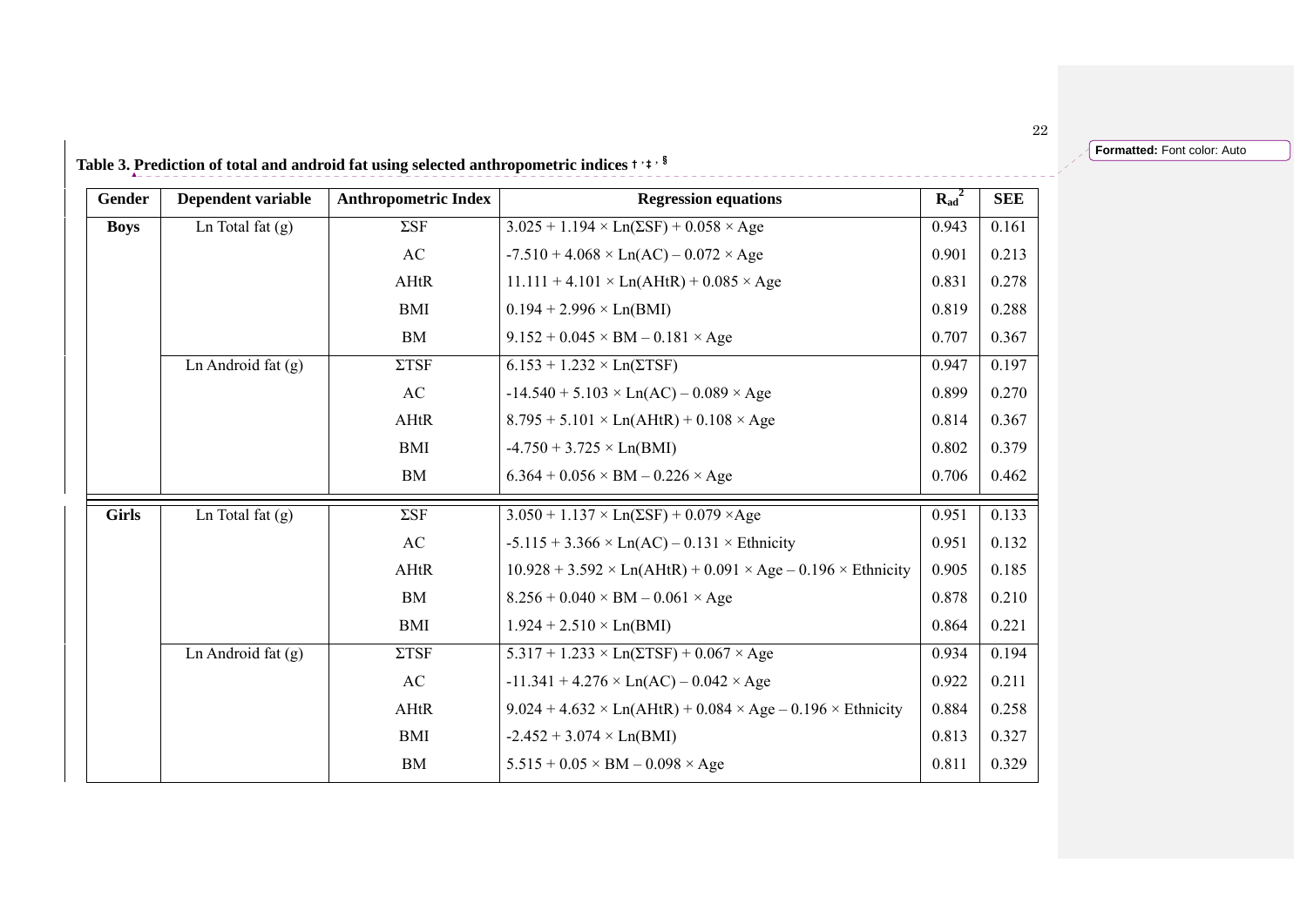† One Caucasian boy declined to have his iliac crest skinfold thickness measured and therefore the number of Caucasian boys available for ΣSF and ΣTrunkSF was 43.

 $\ddagger$  Ethnicity 1 = Indigenous, 0 = Caucasian.

§ Independent variables: age, ethnicity, body mass (BM), body mass index (BMI), sum of eight skinfolds (ΣSF), sum of trunk skinfolds (ΣTrunkSF), abdominal circumference

(AC) and abdominal-to-stature ratio (AHtR).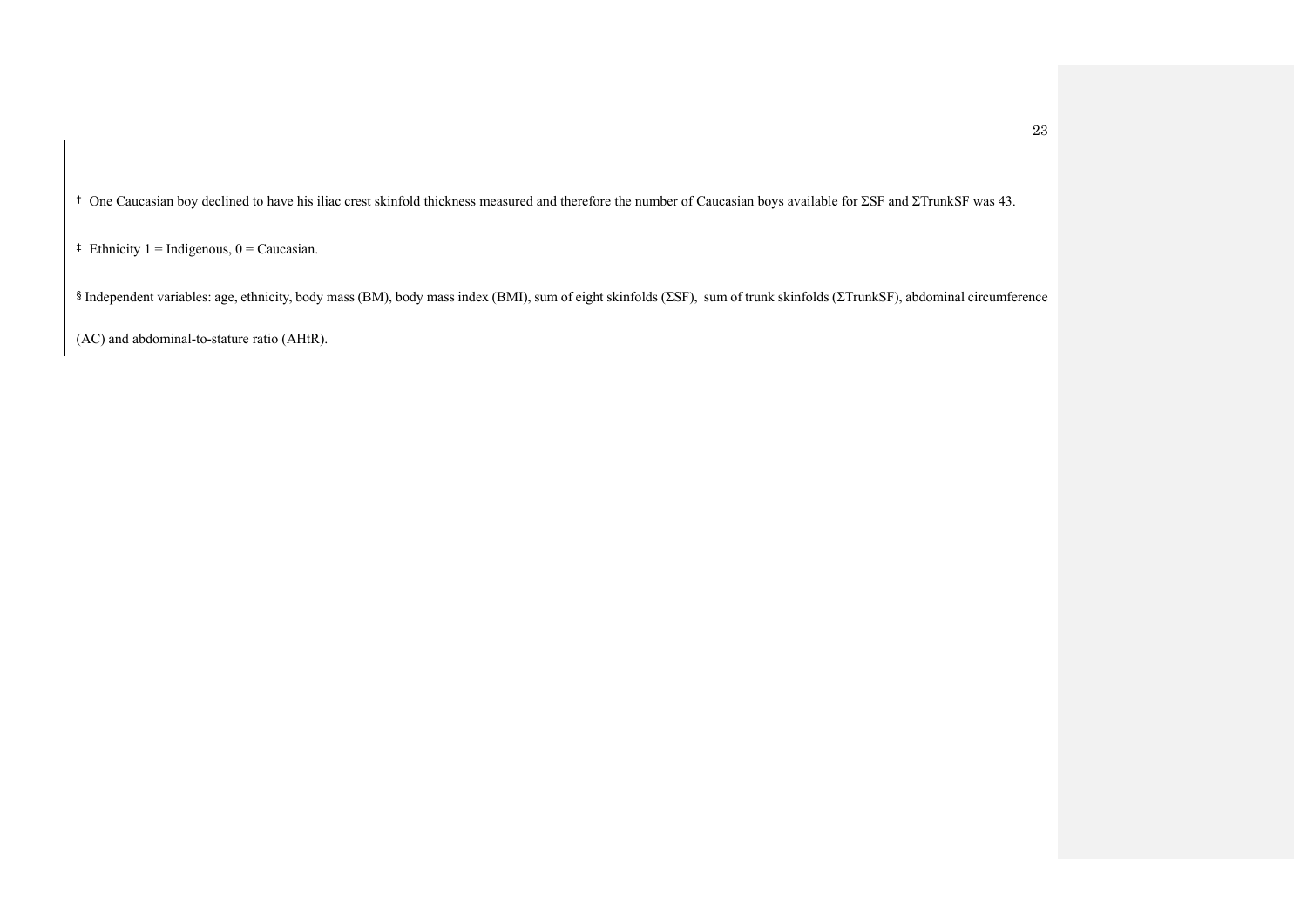



## **Figure 1. Ethnic differences in age- and stature-corrected skinfolds †, ‡**

\* Significant ethnic differences between Caucasian and Indigenous groups at the 0.05 level after controlling for the

effect of age and stature.

<sup>†</sup> One Caucasian boy declined to have his iliac crest skinfold thickness measured and therefore the number of

Caucasian boys for sum of skinfolds and sum of trunk skinfolds was 43.

‡ Error bars indicate standard error.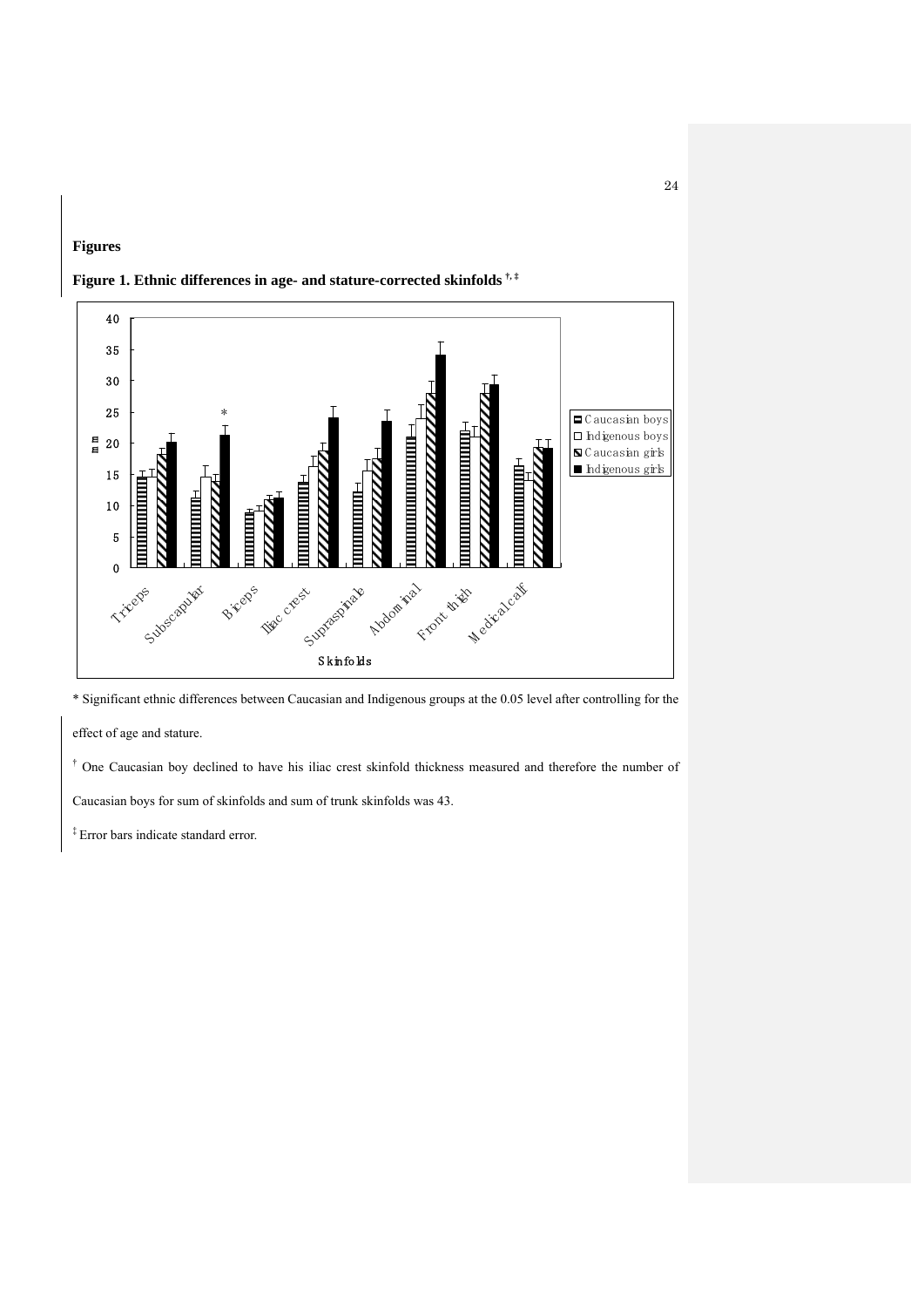

**Figure 2. Ethnic differences in age- and stature-corrected circumferences** †

\* Significant ethnic differences between Caucasian and Indigenous groups at the 0.05 level after controlling for the

effect of age and stature.

† Error bars indicate standard error.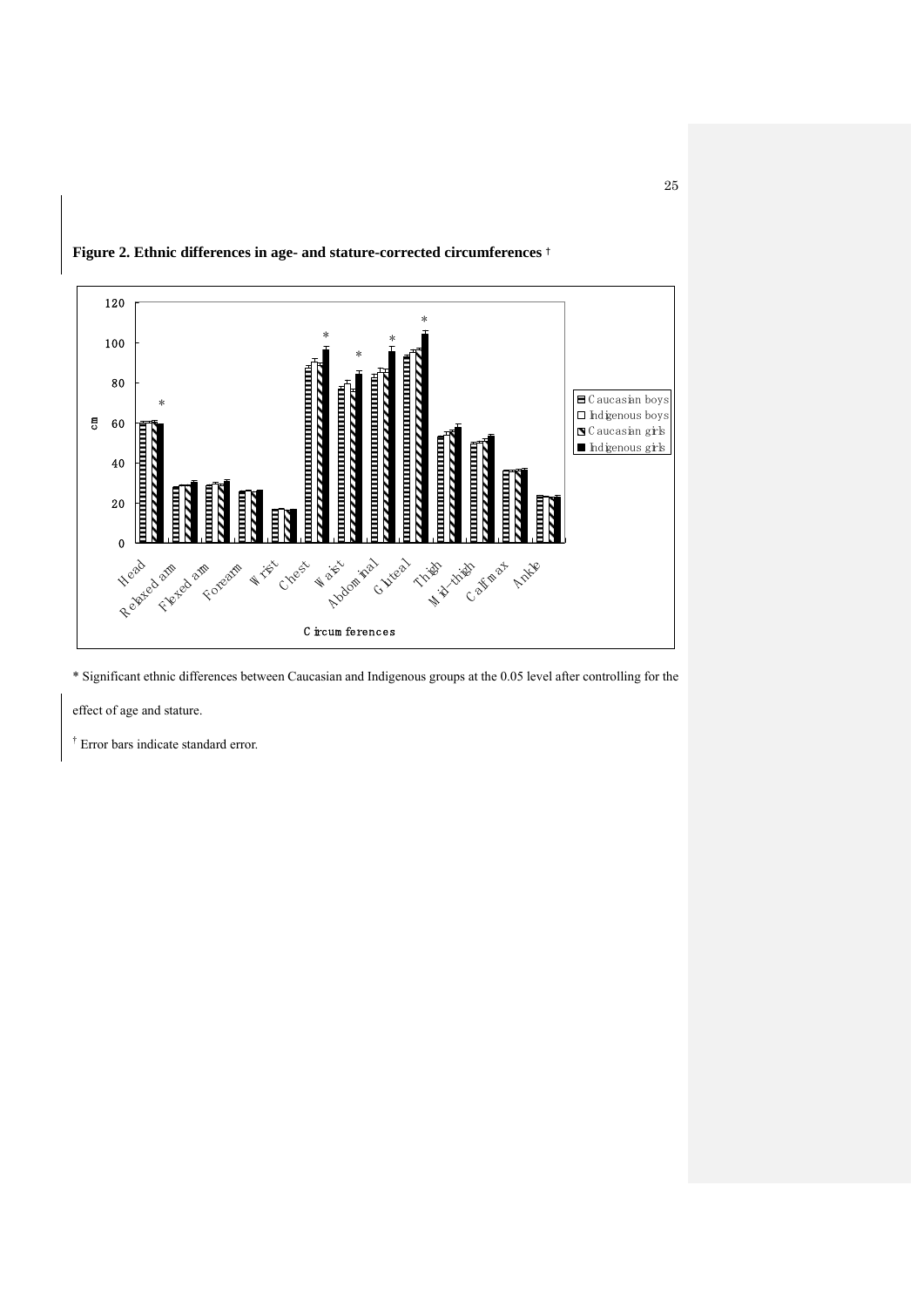

**Figure 3. Ethnic differences in age- and stature-corrected lengths and bone breadths** †

\* Significant ethnic differences between Caucasian and Indigenous groups at the 0.05 level after controlling for the

effect of age and stature.

† Error bars indicate standard error.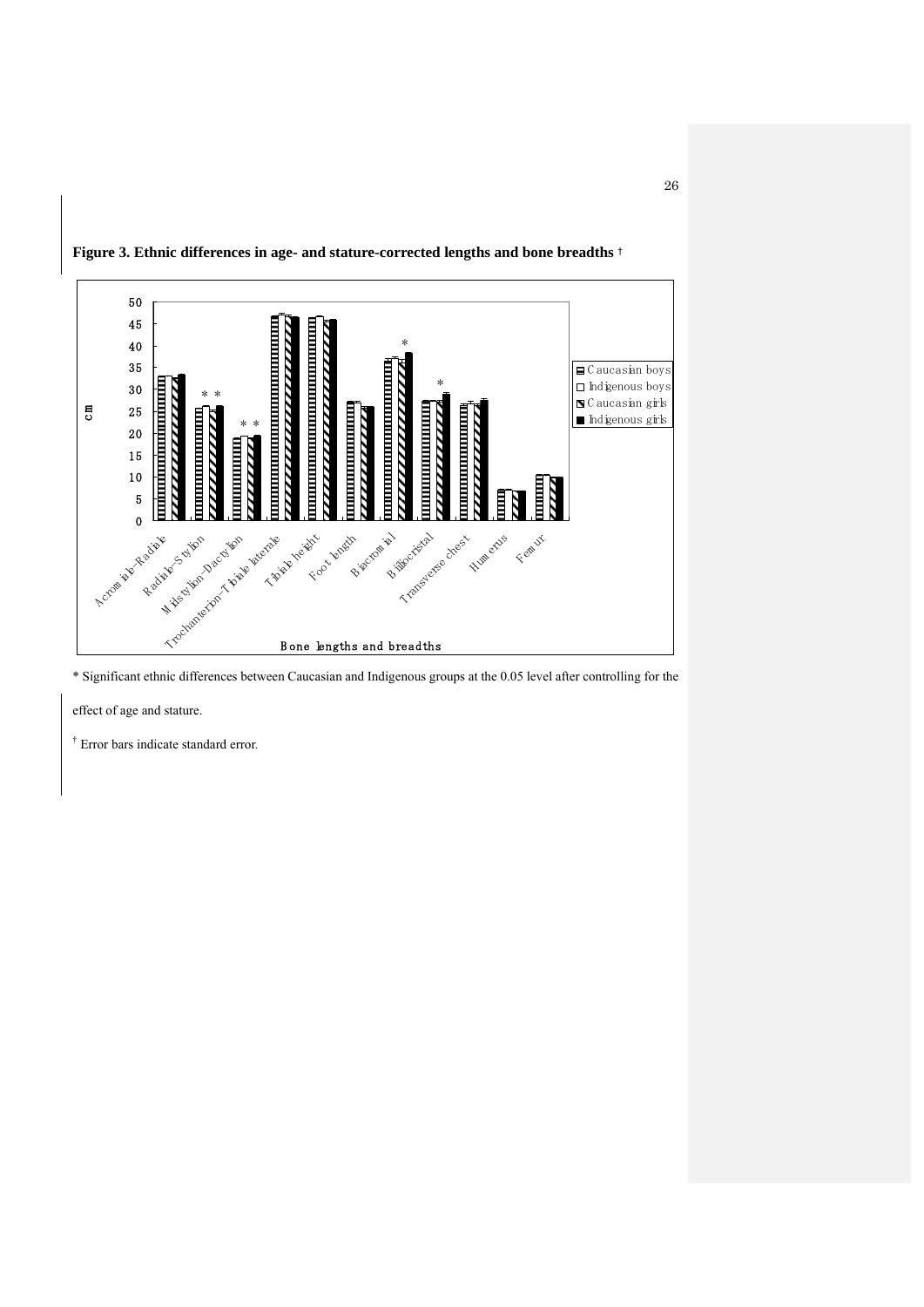**Figure 4. Scatter plots of 1) abdominal circumference and 2) AHtR using a) total fat and b) android fat tissues in girls** 

**1a) Relationship between abdominal circumference and total fat tissue** 



**1b) Relationship between abdominal circumference and android fat tissue** 

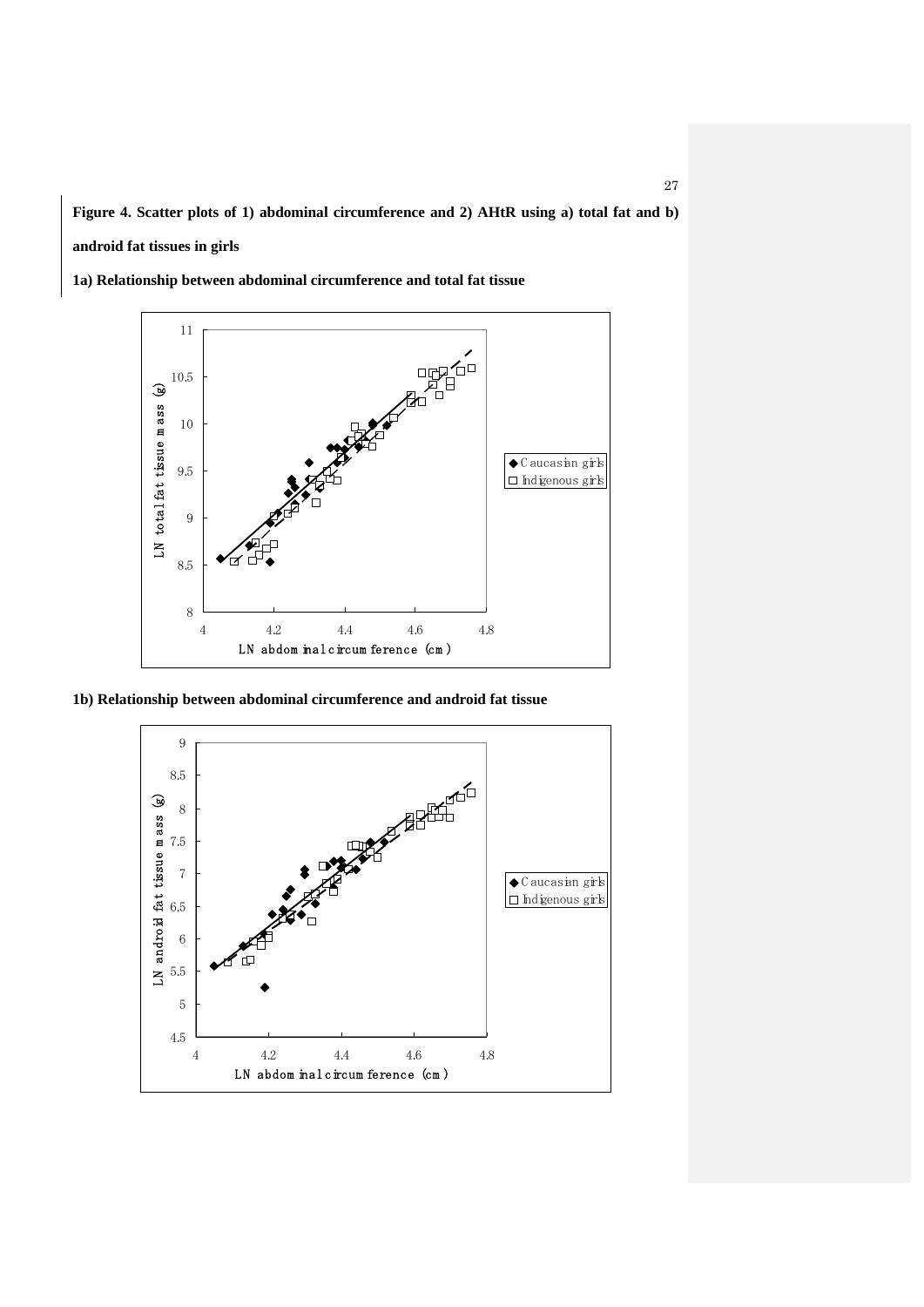

**2b) Relationship between AHtR and android fat tissue** 

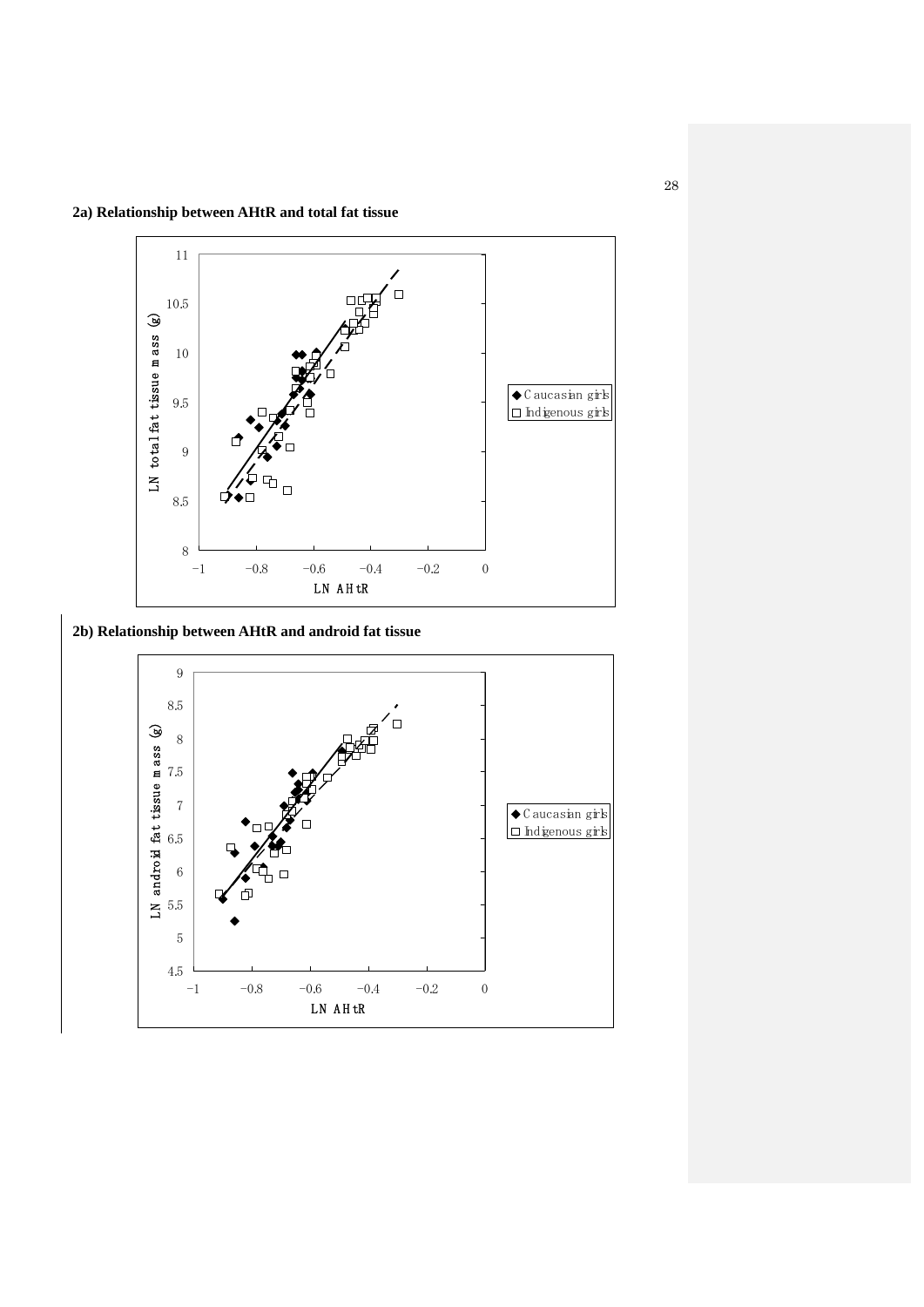## **Titles and legends to figures**

## **Figure 1. Ethnic differences in age- and stature-corrected skinfolds**

A significant ethnic difference was observed in subscapular skinfold thickness for girls.

#### **Figure 2. Ethnic differences in age- and stature-corrected circumferences**

Significant ethnic differences were observed in trunk circumferences, including chest, waist, abdominal and gluteal (hip). No ethnic differences were observed in boys.

## **Figure 3. Ethnic differences in age- and stature-corrected lengths and bone breadths**

Indigenous children showed longer radiale-stylion and mid-stylion-dactylion bone lengths compared to Caucasians. In addition, Indigenous girls showed significantly longer acromiale-radiale length as well as biacromial and biiliocristal bone breadths than Caucasian girls.

# **Figure 4. Scatter plots of 1) abdominal circumference and 2) AHtR using a) total fat and b) android fat tissues in girls**

While no ethnic difference in the relationship between abdominal circumference and android fat tissue was observed, Indigenous girls showed a smaller amount of total body fat at given abdominal circumference  $(p<0.05)$ . Similarly, Indigenous girls showed a smaller amounts of both total and android fat tissues at the given AHtR compared to Caucasian girls  $(p<0.05)$ .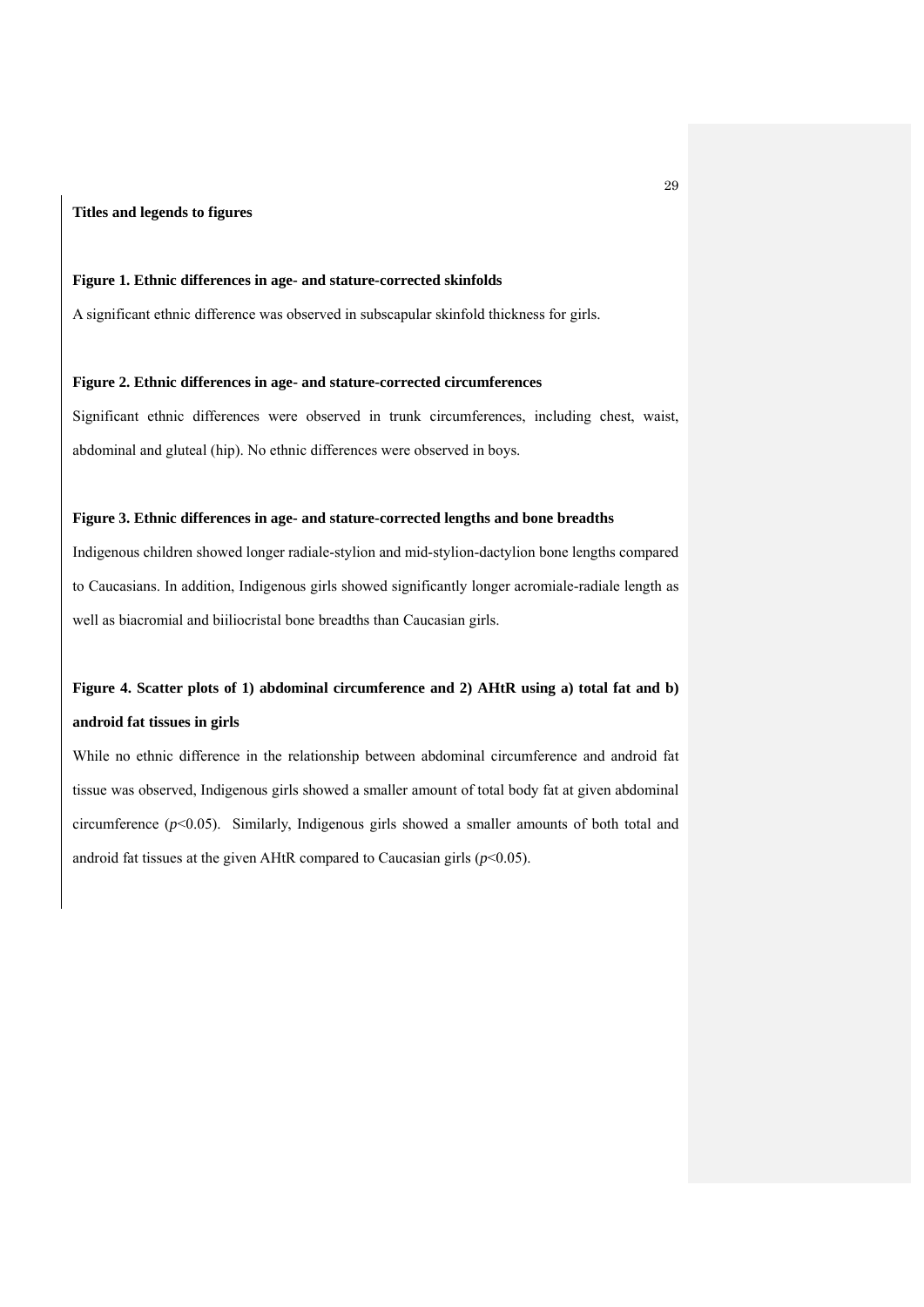| Page 19: [1] Formatted  | schuberr | 12/11/2009 3:29:00 PM |
|-------------------------|----------|-----------------------|
| Font color: Auto        |          |                       |
| Page 19: [2] Formatted  | schuberr | 12/11/2009 3:29:00 PM |
| Font color: Auto        |          |                       |
| Page 19: [3] Formatted  | schuberr | 12/11/2009 3:29:00 PM |
| Font color: Auto        |          |                       |
| Page 19: [4] Formatted  | schuberr | 12/11/2009 3:29:00 PM |
| Font color: Auto        |          |                       |
| Page 19: [5] Formatted  | schuberr | 12/11/2009 3:29:00 PM |
| Font color: Auto        |          |                       |
| Page 19: [6] Formatted  | schuberr | 12/11/2009 3:29:00 PM |
| Font color: Auto        |          |                       |
| Page 19: [7] Formatted  | schuberr | 12/11/2009 3:29:00 PM |
| Font color: Auto        |          |                       |
| Page 19: [8] Formatted  | schuberr | 12/11/2009 3:29:00 PM |
| Font color: Auto        |          |                       |
| Page 19: [9] Formatted  | schuberr | 12/11/2009 3:29:00 PM |
| Font color: Auto        |          |                       |
| Page 19: [10] Formatted | schuberr | 12/11/2009 3:29:00 PM |
| Font color: Auto        |          |                       |
| Page 19: [11] Formatted | schuberr | 12/11/2009 3:29:00 PM |
| Font color: Auto        |          |                       |
| Page 19: [12] Formatted | schuberr | 12/11/2009 3:29:00 PM |
| Font color: Auto        |          |                       |
| Page 19: [13] Formatted | schuberr | 12/11/2009 3:29:00 PM |
| Font color: Auto        |          |                       |
| Page 19: [14] Formatted | schuberr | 12/11/2009 3:29:00 PM |
| Font color: Auto        |          |                       |
| Page 19: [15] Formatted | schuberr | 12/11/2009 3:29:00 PM |
| Font color: Auto        |          |                       |
| Page 19: [16] Formatted | schuberr | 12/11/2009 3:29:00 PM |
| Font color: Auto        |          |                       |
| Page 19: [17] Formatted | schuberr | 12/11/2009 3:29:00 PM |
| Font color: Auto        |          |                       |
| Page 19: [18] Formatted | schuberr | 12/11/2009 3:29:00 PM |
| Font color: Auto        |          |                       |
| Page 19: [19] Formatted | schuberr | 12/11/2009 3:29:00 PM |
| Font color: Auto        |          |                       |
| Page 19: [20] Formatted | schuberr | 12/11/2009 3:29:00 PM |
| Font color: Auto        |          |                       |
| Page 19: [21] Formatted | schuberr | 12/11/2009 3:29:00 PM |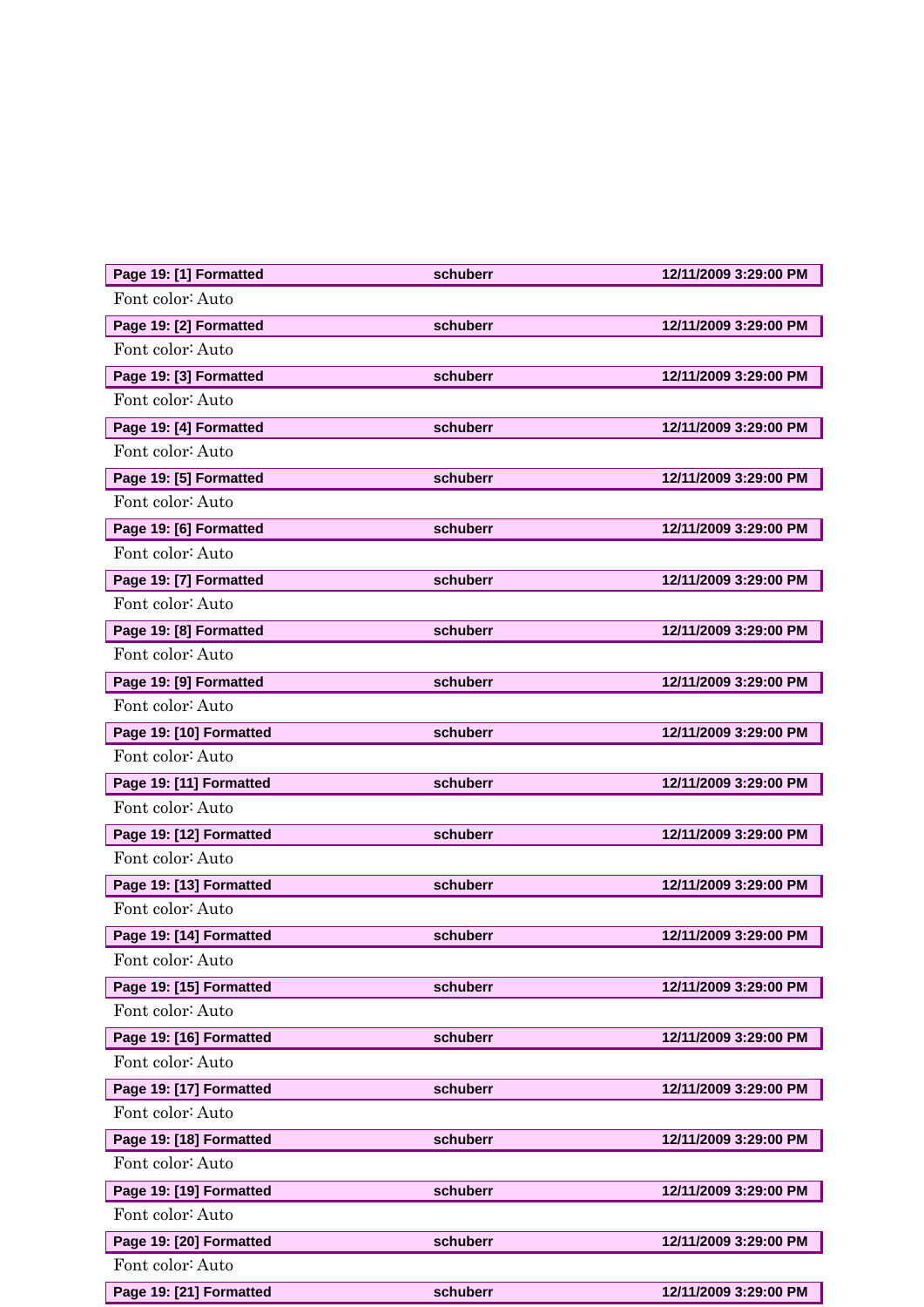| Page 19: [22] Formatted | schuberr | 12/11/2009 3:29:00 PM |
|-------------------------|----------|-----------------------|
| Font color: Auto        |          |                       |
| Page 19: [23] Formatted | schuberr | 12/11/2009 3:29:00 PM |
| Font color: Auto        |          |                       |
| Page 19: [24] Formatted | schuberr | 12/11/2009 3:29:00 PM |
| Font color: Auto        |          |                       |
| Page 19: [25] Formatted | schuberr | 12/11/2009 3:29:00 PM |
| Font color: Auto        |          |                       |
| Page 19: [26] Formatted | schuberr | 12/11/2009 3:29:00 PM |
| Font color: Auto        |          |                       |
| Page 19: [27] Formatted | schuberr | 12/11/2009 3:29:00 PM |
| Font color: Auto        |          |                       |
| Page 19: [28] Formatted | schuberr | 12/11/2009 3:29:00 PM |
| Font color: Auto        |          |                       |
| Page 19: [29] Formatted | schuberr | 12/11/2009 3:29:00 PM |
| Font color: Auto        |          |                       |
| Page 19: [30] Formatted | schuberr | 12/11/2009 3:29:00 PM |
| Font color: Auto        |          |                       |
| Page 19: [31] Formatted | schuberr | 12/11/2009 3:29:00 PM |
| Font color: Auto        |          |                       |
| Page 19: [32] Formatted | schuberr | 12/11/2009 3:29:00 PM |
| Font color: Auto        |          |                       |
| Page 19: [33] Formatted | schuberr | 12/11/2009 3:29:00 PM |
| Font color: Auto        |          |                       |
| Page 19: [34] Formatted | schuberr | 12/11/2009 3:29:00 PM |
| Font color: Auto        |          |                       |
| Page 19: [35] Formatted | schuberr | 12/11/2009 3:29:00 PM |
| Font color: Auto        |          |                       |
| Page 19: [36] Formatted | schuberr | 12/11/2009 3:29:00 PM |
| Font color: Auto        |          |                       |
| Page 19: [37] Formatted | schuberr | 12/11/2009 3:29:00 PM |
| Font color: Auto        |          |                       |
| Page 19: [38] Formatted | schuberr | 12/11/2009 3:29:00 PM |
| Font color: Auto        |          |                       |
| Page 19: [39] Formatted | schuberr | 12/11/2009 3:29:00 PM |
| Font color: Auto        |          |                       |
| Page 19: [40] Formatted | schuberr | 12/11/2009 3:29:00 PM |
| Font color: Auto        |          |                       |
| Page 19: [41] Formatted | schuberr | 12/11/2009 3:29:00 PM |
| Font color: Auto        |          |                       |
| Page 19: [42] Formatted | schuberr | 12/11/2009 3:29:00 PM |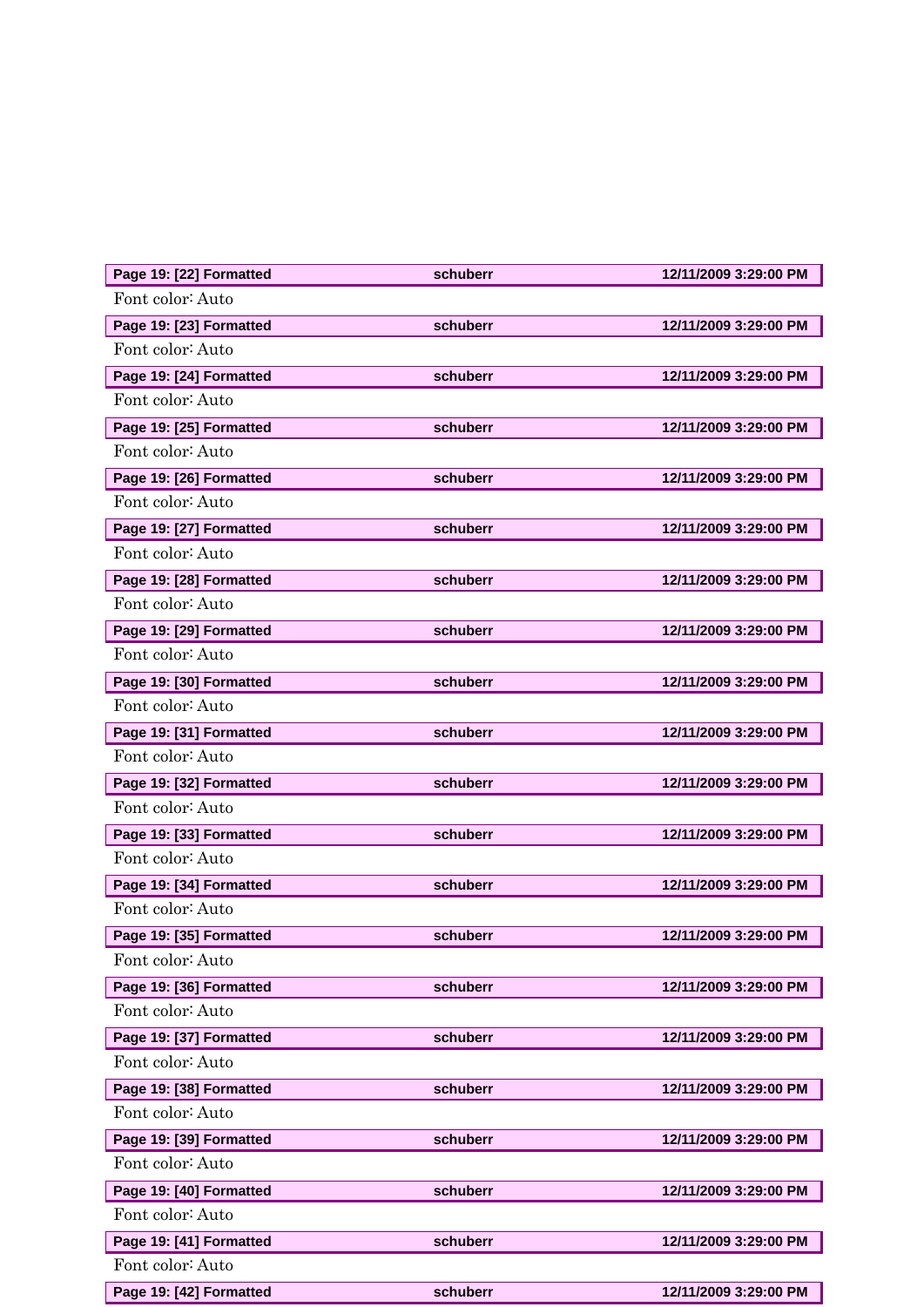| Page 19: [43] Formatted | schuberr | 12/11/2009 3:29:00 PM |
|-------------------------|----------|-----------------------|
| Font color: Auto        |          |                       |
| Page 19: [44] Formatted | schuberr | 12/11/2009 3:29:00 PM |
| Font color: Auto        |          |                       |
| Page 19: [45] Formatted | schuberr | 12/11/2009 3:29:00 PM |
| Font color: Auto        |          |                       |
| Page 19: [46] Formatted | schuberr | 12/11/2009 3:29:00 PM |
| Font color: Auto        |          |                       |
| Page 19: [47] Formatted | schuberr | 12/11/2009 3:29:00 PM |
| Font color: Auto        |          |                       |
| Page 19: [48] Formatted | schuberr | 12/11/2009 3:29:00 PM |
| Font color: Auto        |          |                       |
| Page 19: [49] Formatted | schuberr | 12/11/2009 3:29:00 PM |
| Font color: Auto        |          |                       |
| Page 19: [50] Formatted | schuberr | 12/11/2009 3:29:00 PM |
| Font color: Auto        |          |                       |
| Page 19: [51] Formatted | schuberr | 12/11/2009 3:29:00 PM |
| Font color: Auto        |          |                       |
| Page 19: [52] Formatted | schuberr | 12/11/2009 3:29:00 PM |
| Font color: Auto        |          |                       |
| Page 21: [53] Formatted | schuberr | 12/11/2009 3:29:00 PM |
| Font color: Auto        |          |                       |
| Page 21: [54] Formatted | schuberr | 12/11/2009 3:29:00 PM |
| Font color: Auto        |          |                       |
| Page 21: [55] Formatted | schuberr | 12/11/2009 3:29:00 PM |
| Font color: Auto        |          |                       |
| Page 21: [56] Formatted | schuberr | 12/11/2009 3:29:00 PM |
| Font color: Auto        |          |                       |
| Page 21: [57] Formatted | schuberr | 12/11/2009 3:29:00 PM |
| Font color: Auto        |          |                       |
| Page 21: [58] Formatted | schuberr | 12/11/2009 3:29:00 PM |
| Font color: Auto        |          |                       |
| Page 21: [59] Formatted | schuberr | 12/11/2009 3:29:00 PM |
| Font color: Auto        |          |                       |
| Page 21: [60] Formatted | schuberr | 12/11/2009 3:29:00 PM |
| Font color: Auto        |          |                       |
| Page 21: [61] Formatted | schuberr | 12/11/2009 3:29:00 PM |
| Font color: Auto        |          |                       |
| Page 21: [62] Formatted | schuberr | 12/11/2009 3:29:00 PM |
| Font color: Auto        |          |                       |
| Page 21: [63] Formatted | schuberr | 12/11/2009 3:29:00 PM |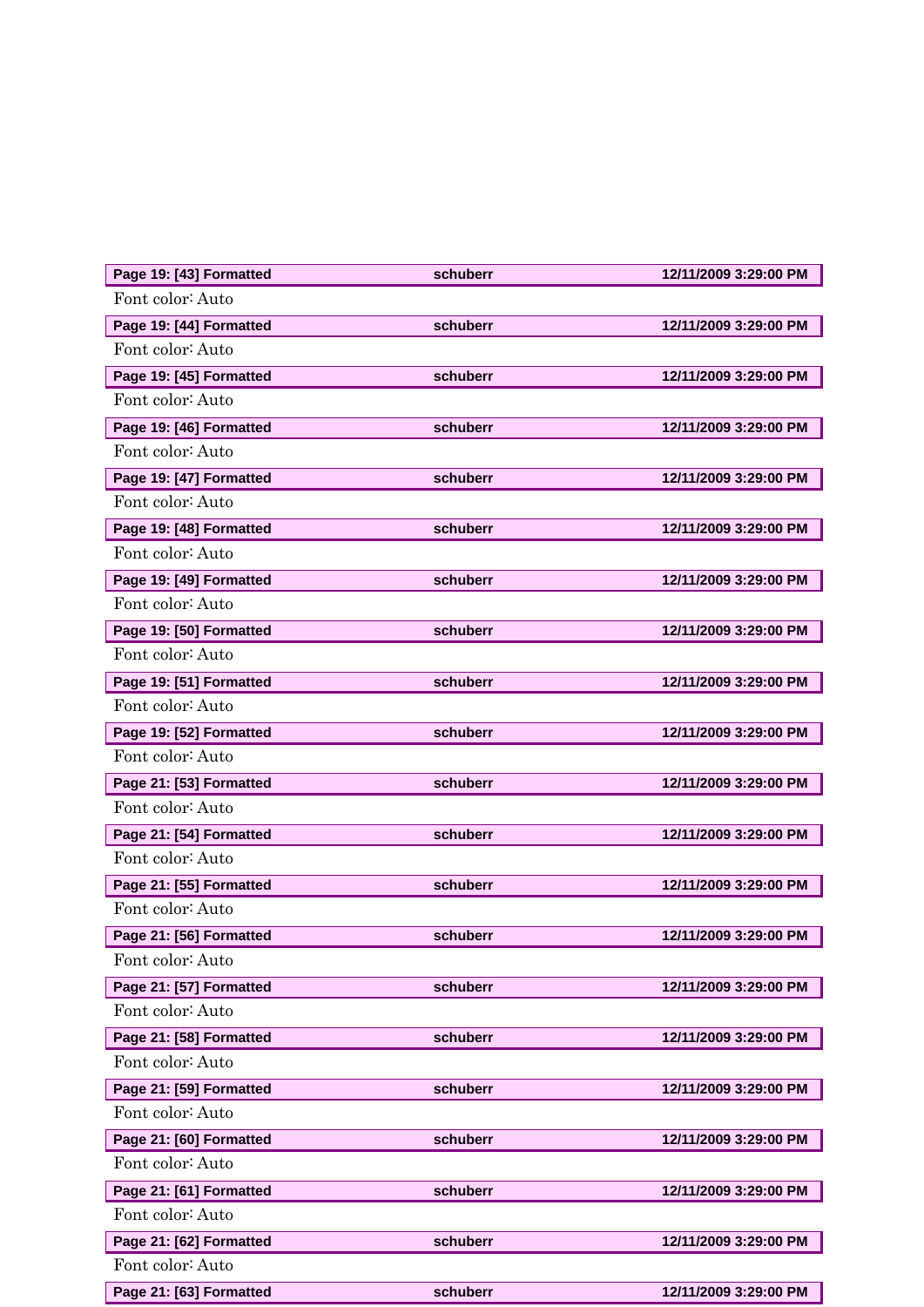| Page 21: [64] Formatted | schuberr | 12/11/2009 3:29:00 PM |
|-------------------------|----------|-----------------------|
| Font color: Auto        |          |                       |
| Page 21: [65] Formatted | schuberr | 12/11/2009 3:29:00 PM |
| Font color: Auto        |          |                       |
| Page 21: [66] Formatted | schuberr | 12/11/2009 3:29:00 PM |
| Font color: Auto        |          |                       |
| Page 21: [67] Formatted | schuberr | 12/11/2009 3:29:00 PM |
| Font color: Auto        |          |                       |
| Page 21: [68] Formatted | schuberr | 12/11/2009 3:29:00 PM |
| Font color: Auto        |          |                       |
| Page 21: [69] Formatted | schuberr | 12/11/2009 3:29:00 PM |
| Font color: Auto        |          |                       |
| Page 21: [70] Formatted | schuberr | 12/11/2009 3:29:00 PM |
| Font color: Auto        |          |                       |
| Page 21: [71] Formatted | schuberr | 12/11/2009 3:29:00 PM |
| Font color: Auto        |          |                       |
| Page 21: [72] Formatted | schuberr | 12/11/2009 3:29:00 PM |
| Font color: Auto        |          |                       |
| Page 21: [73] Formatted | schuberr | 12/11/2009 3:29:00 PM |
| Font color: Auto        |          |                       |
| Page 21: [74] Formatted | schuberr | 12/11/2009 3:29:00 PM |
| Font color: Auto        |          |                       |
| Page 21: [75] Formatted | schuberr | 12/11/2009 3:29:00 PM |
| Font color: Auto        |          |                       |
| Page 21: [76] Formatted | schuberr | 12/11/2009 3:29:00 PM |
| Font color: Auto        |          |                       |
| Page 21: [77] Formatted | schuberr | 12/11/2009 3:29:00 PM |
| Font color: Auto        |          |                       |
| Page 21: [78] Formatted | schuberr | 12/11/2009 3:29:00 PM |
| Font color: Auto        |          |                       |
| Page 21: [79] Formatted | schuberr | 12/11/2009 3:29:00 PM |
| Font color: Auto        |          |                       |
| Page 21: [80] Formatted | schuberr | 12/11/2009 3:29:00 PM |
| Font color: Auto        |          |                       |
| Page 21: [81] Formatted | schuberr | 12/11/2009 3:29:00 PM |
| Font color: Auto        |          |                       |
| Page 21: [82] Formatted | schuberr | 12/11/2009 3:29:00 PM |
| Font color: Auto        |          |                       |
| Page 21: [83] Formatted | schuberr | 12/11/2009 3:29:00 PM |
| Font color: Auto        |          |                       |
| Page 21: [84] Formatted | schuberr | 12/11/2009 3:29:00 PM |